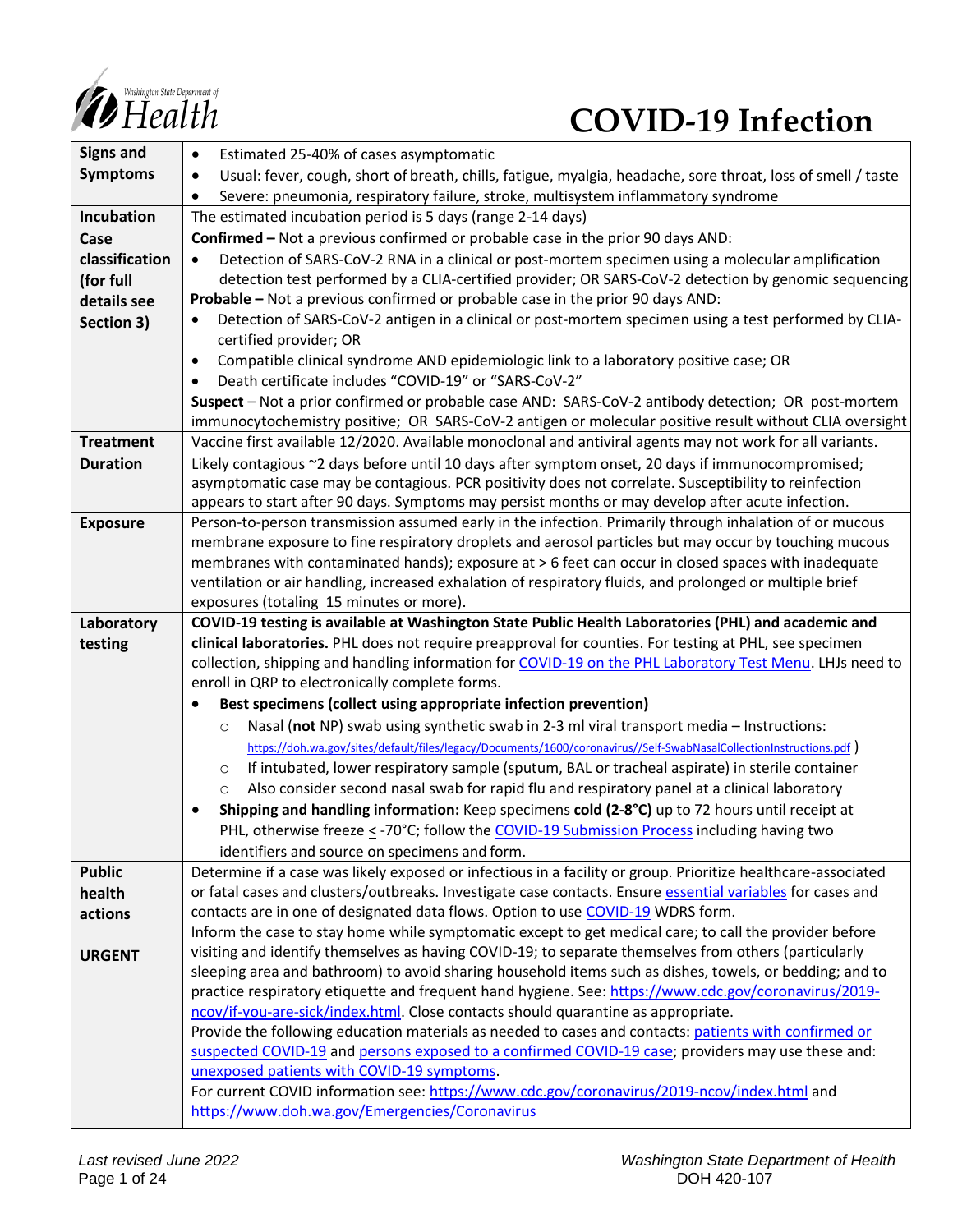# **COVID-19 Infection – General**

# **1. DISEASE REPORTING**

# **A. Purpose of Reporting and Surveillance**

- 1. To identify infections due to COVID-19.
- 2. To prevent the spread of COVID-19.

# **B. Legal Reporting Requirements**

- 1. Healthcare providers: **immediately notifiable to local health jurisdiction including point-of-care tests**
- 2. Healthcare facilities: **immediately notifiable to local health jurisdiction**
- 3. Laboratories: **immediately notifiable to local health jurisdiction** including **negative results** [https://doh.wa.gov/emergencies/covid-19/healthcare-providers/reporting-test](https://doh.wa.gov/emergencies/covid-19/healthcare-providers/reporting-test-results)[results](https://doh.wa.gov/emergencies/covid-19/healthcare-providers/reporting-test-results)
- 4. Local health jurisdictions: **immediately notifiable to Washington State Department of Health (DOH) Office of Communicable Disease Epidemiology (CDE)** [https://www.doh.wa.gov/Portals/1/Documents/1600/coronavirus/EmergencyRuleReporti](https://www.doh.wa.gov/Portals/1/Documents/1600/coronavirus/EmergencyRuleReportingCOVIDTesting.pdf) [ngCOVIDTesting.pdf](https://www.doh.wa.gov/Portals/1/Documents/1600/coronavirus/EmergencyRuleReportingCOVIDTesting.pdf)
- 5. Employers: outbreaks or suspected transmission in the workplace notifiable to the local health jurisdiction (Governor order July 2020)

#### **C. Local Health Jurisdiction Investigation Responsibilities**

- 1. Contact CDE (206-418-5500 or 877-539-4344) with concerns about COVID-19 clusters.
- 2. Determine exposures and contacts as indicated. Ensure that appropriate infection control practices are implemented if testing is pending.
- 3. For confirmed and antigen-positive probable cases, complete either a CREST interview or enter the case into the Washington Disease Reporting System (WDRS) as a Coronavirus case and the Disease as COVID-19. Investigate all identified contacts of confirmed or antigen-positive cases and household and intimate contacts of other probable cases. See Case-Contact guidance or contact PHOCIS (206-418-5700).
- 4. For outbreak reporting to Department of Health there are four options for LHJs:
	- a. Create an outbreak event in WDRS and link all outbreak-associated cases. To get needed Outbreak Manager permission contact [covid19wdrsdevs@doh.wa.gov.](mailto:covid19wdrsdevs@doh.wa.gov) Do not link household contacts of outbreak-associated cases or others not actually present at the outbreak setting. A [training video](https://lnks.gd/l/eyJhbGciOiJIUzI1NiJ9.eyJidWxsZXRpbl9saW5rX2lkIjoxMDAsInVyaSI6ImJwMjpjbGljayIsImJ1bGxldGluX2lkIjoiMjAyMDA3MjIuMjQ3Mjc2NzEiLCJ1cmwiOiJodHRwczovL3JlZ2lzdGVyLmdvdG93ZWJpbmFyLmNvbS9yZWNvcmRpbmcvNDg1MDg1NDM5NDg0OTUzNzU1MiJ9.lb9LjF54hRUcexlc3RQEsJ6skJZWA6BG_SHmNbceHpo/s/679457365/br/81358389291-l) (start at minute 9:40) has step-by-step information, slides, and a template for a roster upload OR
	- b. Send a complete [COVID-19 Outbreak Determination/Investigation Form \(wa.gov\)](https://www.doh.wa.gov/Portals/1/Documents/5100/420-033-ReportForm-COVID19-Outbreak.pdf) by email to [doh-ncov-epi@doh.wa.gov](mailto:doh-ncov-epi@doh.wa.gov) or fax to Communicable Disease Epidemiology 206-364-1060 OR
	- c. Roster upload: complete a line list [Excel file training video in item (a)] and send to [doh-ncov-epi@doh.wa.gov](mailto:doh-ncov-epi@doh.wa.gov) for roster upload and WDRS outbreak event ID creation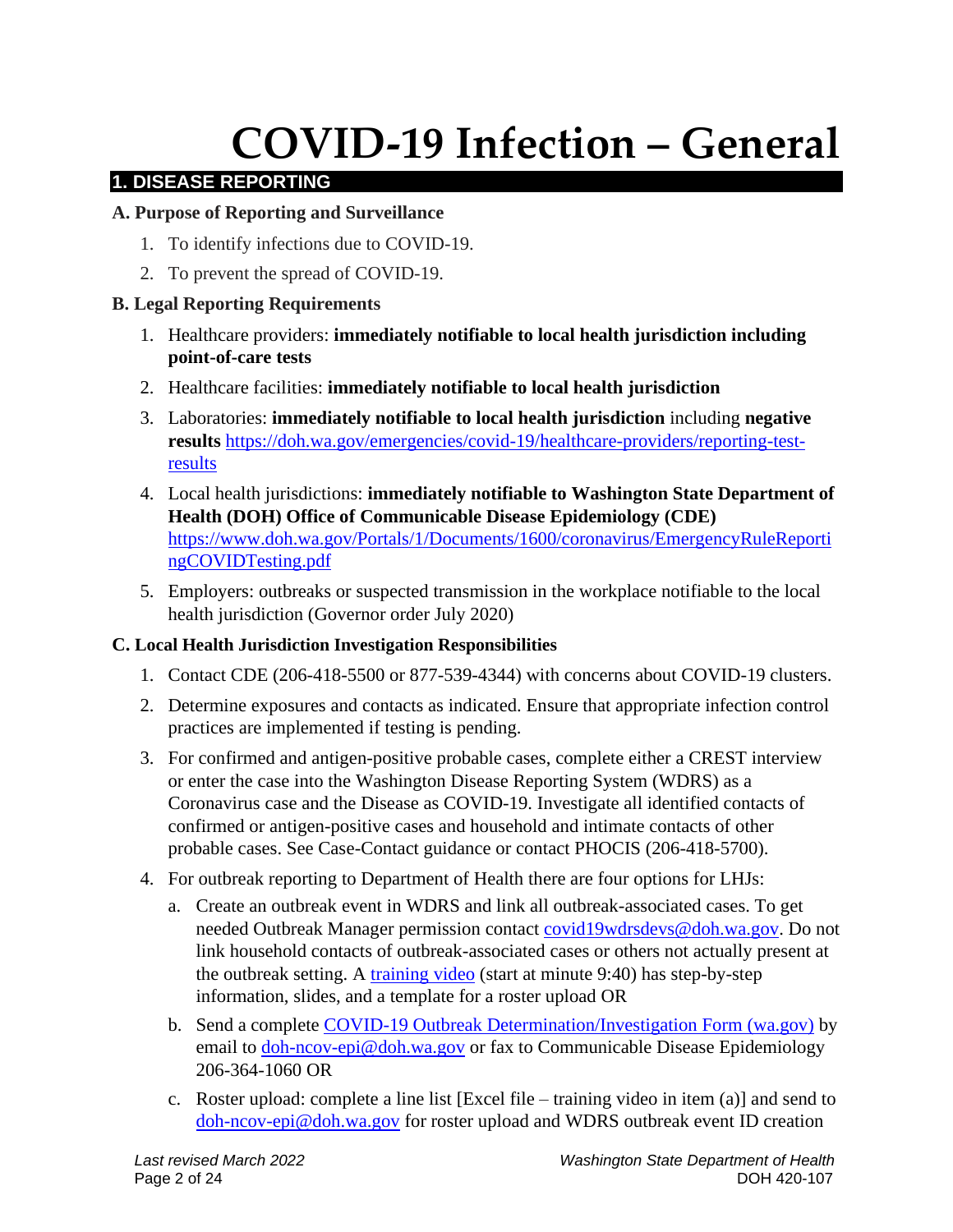# **2. THE DISEASE AND ITS EPIDEMIOLOGY**

#### **A. Etiologic Agent**

Coronaviruses were named for crown-like surface spikes. Sub-groups are alpha, beta and gamma, and tentatively delta. Six coronavirus strains were previously known to infect humans: alpha coronaviruses, 229E and NL63 (cause mild to moderate upper respiratory illness); and beta coronaviruses, SARS-CoV (severe acute respiratory syndrome [SARS]), OC43 and HKU1 (upper respiratory illness), and MERS-CoV (Middle East respiratory syndrome.) In December 2019, China first reported SARS-CoV-2 (initially called 2019 novel coronavirus) cases. World Health Organization (WHO) named the illness due to SARS-CoV-2 as COronaVIrus Disease-2019 (COVID-19).

Mutation rates are slow but detectable, resulting in new SARS-CoV-2 variants. Although most mutations are not clinical important, of particular concern are variants that transmit more easily; cause more severe disease; or escape diagnostic, therapeutic, or vaccine measures. Metagenomic analysis can be informative. See:

<https://www.cdc.gov/coronavirus/2019-ncov/transmission/variant.html> <https://covid.cdc.gov/covid-data-tracker/#variant-proportions> [https://www.doh.wa.gov/Portals/1/Documents/1600/coronavirus/data-tables/420-316-](https://www.doh.wa.gov/Portals/1/Documents/1600/coronavirus/data-tables/420-316-SequencingAndVariantsReport.pdf) [SequencingAndVariantsReport.pdf](https://www.doh.wa.gov/Portals/1/Documents/1600/coronavirus/data-tables/420-316-SequencingAndVariantsReport.pdf) 

#### **B. Description of Illness**

Initial common symptoms may include fever, cough, and shortness of breath, as well as chills, headache, fatigue, muscle aches, sore throat, congestion or runny nose, nausea, diarrhea and loss of taste or smell. For variants before Omicron (data pending) about 80 percent of symptomatic infections were mild to moderate; 25-40% of all infections may be asymptomatic. Testing may be positive while a person is presymptomatic. Severe to critical complications in about 20% include pneumonia, respiratory distress, arrhythmias, myocarditis, organ damage such as to liver or kidneys, blood clots (hypercoagulability), encephalomyelitis, stroke, and secondary infections. Vaccinated persons may have no symptoms or only headache, runny nose, sneezing, or sore throat.

Risk of severe illness increases for many factors including age > 65 years; males; women who are pregnant; or those who are overweight or with underlying conditions, such as diabetes, heart disease, lung disease or smoker, neurologic condition, cancer, or immunocompromised: https://www.cdc.gov/coronavirus/2019-ncov/need-extraprecautions/people-with-medical-conditions.html?ACSTrackingID=USCDC\_2067- DM76440&ACSTrackingLabel=People%20with%20Certain%20Medical%20Conditions %20%20%7C%20COVID-19&deliveryName=USCDC\_2067-DM76440. Pregnancy complications include pre-eclampsia, coagulopathy, sepsis, and stillbirth: [https://www.cdc.gov/coronavirus/2019-ncov/cases-updates/special](https://www.cdc.gov/coronavirus/2019-ncov/cases-updates/special-populations/pregnancy-data-on-covid-19/what-cdc-is-doing.html)[populations/pregnancy-data-on-covid-19/what-cdc-is-doing.html.](https://www.cdc.gov/coronavirus/2019-ncov/cases-updates/special-populations/pregnancy-data-on-covid-19/what-cdc-is-doing.html) Those negatively impacted by long-standing systemic health and social inequalities are also at higher risk of severe or fatal infection. [https://www.cdc.gov/coronavirus/2019](https://www.cdc.gov/coronavirus/2019-ncov/community/health-equity/racial-ethnic-disparities/index.html) [ncov/community/health-equity/racial-ethnic-disparities/index.html](https://www.cdc.gov/coronavirus/2019-ncov/community/health-equity/racial-ethnic-disparities/index.html)

Duration of infectivity and extent of immunity are still uncertain, and may vary with vaccination status. Check current recommendations for isolation and quarantine. There are reports of cases of recurrent SARS-CoV-2 RNA detection (with or without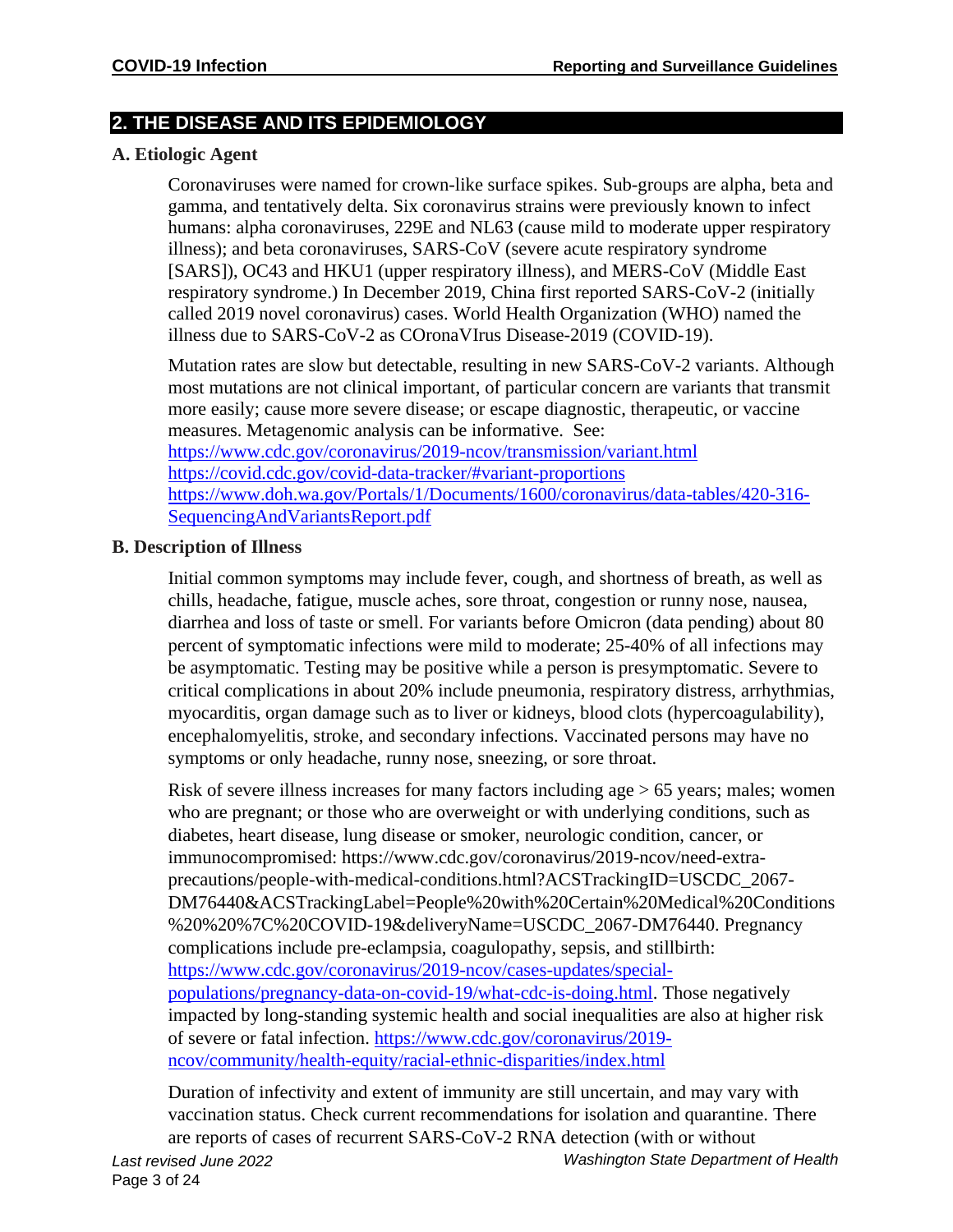symptoms) among patients whose symptoms had resolved, which could represent either re-infection or intermittent viral RNA shedding. Risk of recurrence is unknown. Breakthrough cases occur after vaccination.

Post-COVID condition refers to symptoms persisting four weeks from onset. Included is what has been called "long COVID", which has months of persisting fatigue, cough, organ injury, "brain fog" or other symptoms. Post-COVID symptoms may differ from those of the acute infection. It is not known if risk varies by variant. See: <https://www.cdc.gov/coronavirus/2019-ncov/long-term-effects/> and Key Points | [Evaluating and Caring for Patients with Post-COVID Conditions | CDC.](https://www.cdc.gov/coronavirus/2019-ncov/hcp/clinical-care/post-covid-index.html?ACSTrackingID=USCDC_1052-DM59745&ACSTrackingLabel=COCA%20Now%3A%20Evaluating%20and%20Caring%20for%20Patients%20with%20Post-COVID%20Conditions%3A%20%20Interim%20Guidance&deliveryName=USCDC_1052-DM59745)

A rare pediatric multisystem inflammatory syndrome has been associated with COVID-19 with symptoms including fever, rash, conjunctivitis, vomiting, diarrhea, and abdominal and musculoskeletal pain: <https://www.cdc.gov/mis/mis-c/hcp/index.html> and [https://emergency.cdc.gov/han/2020/han00432.asp.](https://emergency.cdc.gov/han/2020/han00432.asp) A few adult multisystem inflammatory syndrome cases may have also been reported, affecting multiple organs: <https://www.cdc.gov/mis-c/mis-a.html> and [https://www.cdc.gov/mis/mis-a/hcp.html.](https://www.cdc.gov/mis/mis-a/hcp.html)

#### **C. COVID-19 Infection in Washington during the 2020-2021 Pandemic**

WHO declared a pandemic on March 11, 2020. Since the first US case of COVID-19 was reported January 2020, the country has over 70,000,000 reported cases. Globally cases surpassed 360,000,000 with over 5,600,000 deaths. For updated case counts see below. Washington:<https://www.doh.wa.gov/Emergencies/COVID19/DataDashboard> US: [https://covid.cdc.gov/covid-data-tracker/#cases\\_casesinlast7days](https://covid.cdc.gov/covid-data-tracker/#cases_casesinlast7days) Global: <https://covid19.who.int/>

#### **D. Reservoirs**

The reservoir for SARS-CoV-2 is unknown but may be pangolins or bats. Sequencing found the virus is most closely related to SARS-CoV so may share its reservoirs. Cats, dogs, mink, and zoo and wild animals (e.g., deer) have had documented SARS-CoV-2 infections but are not considered to have a role contributing to outbreaks among humans.

#### **E. Modes of Transmission**

The infectious dose has not been established for SARS-CoV-2 but brief exposures have resulted in transmission. Most transmission appears to occur early in the infection. The principal mode of transmission is exposure to respiratory fluids in one of three main ways:

- Inhalation of very fine respiratory droplets and aerosol particles (with greatest particle concentration and risk within 3-6 feet of the source)
- Deposition of respiratory droplets and particles on exposed mucous membranes by direct splashes or sprays (e.g., coughed on)
- Touching mucous membranes (eyes, nose or mouth) with hands that have been contaminated directly or from touching surfaces (probably a lesser route)

Very fine droplets and aerosol particles formed when fine droplets rapidly dry can remain suspended in the air for minutes to hours. Transmission via hands or objects from contaminated surfaces can occur but is not considered a major route of exposure.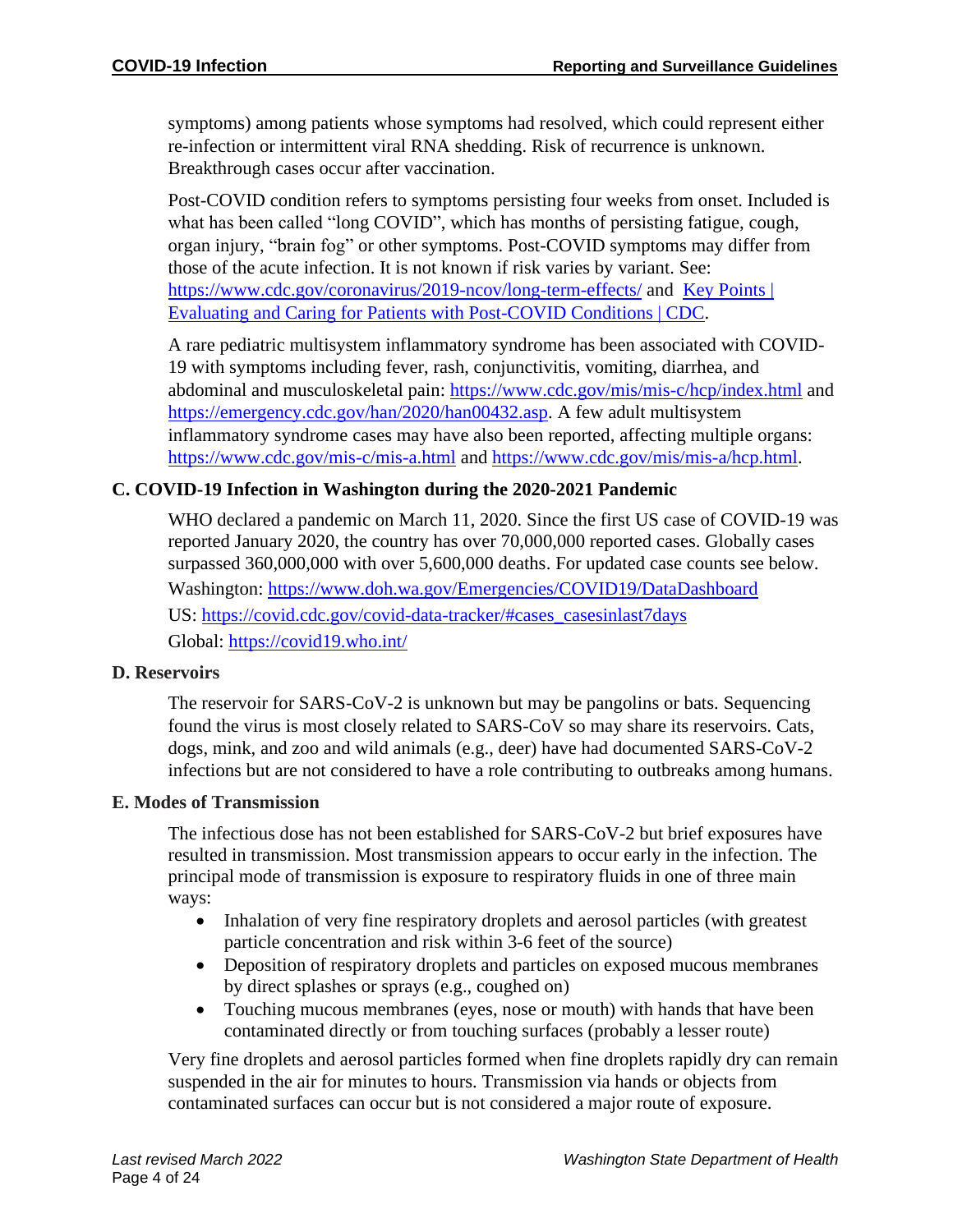Exposure at greater than 6 feet does occur under certain circumstances, typically involving closed spaces with inadequate ventilation or air handling, increased exhalation of respiratory fluids, and exposures that are prolonged (typically over 15 minutes) or briefly intense (e.g., passing through a person's breathing space). Implicated settings with transmission include fitness facilities, buses, restaurants, and indoor group singing sessions.

Recommendations to prevent transmission include physical distancing, community use of well-fitting masks (e.g., barrier face coverings, procedure/surgical masks), adequate ventilation, and avoidance of crowded indoor spaces:

[https://www.cdc.gov/coronavirus/2019-ncov/transmission/.](https://www.cdc.gov/coronavirus/2019-ncov/transmission/) Practicing good hand hygiene and environmental cleaning are also recommended. Appropriate PPE should be used by healthcare personnel: [https://www.cdc.gov/coronavirus/2019-ncov/hcp/infection-control](https://www.cdc.gov/coronavirus/2019-ncov/hcp/infection-control-recommendations.html)[recommendations.html](https://www.cdc.gov/coronavirus/2019-ncov/hcp/infection-control-recommendations.html)

#### **F. Incubation Period**

For variants before Omicron the estimated incubation period is 2-14 days, with a median of 5-6 days. The period may be shorter (2-4 days) for Omicron.

#### **G. Period of Communicability**

Two days before to ten days after onset regardless of PCR results (and if afebrile at ten days); up to 20 days if immunocompromised or severe COVID-19 illness – consider testbased strategy. Asymptomatic cases are communicable. Susceptibility to reinfection starts at 90 days.

#### **H. Treatment**

Consult with an infectious disease specialist for monoclonal antibody and antiviral therapies, particularly for newer variants. For monoclonal antibody access in Washington see: <https://www.doh.wa.gov/Emergencies/COVID19/TherapeuticTreatmentLocations>

For an overview see:<https://www.covid19treatmentguidelines.nih.gov/>

For therapy reviews see:

[https://www.covid19treatmentguidelines.nih.gov/management/clinical](https://www.covid19treatmentguidelines.nih.gov/management/clinical-management/nonhospitalized-adults--therapeutic-management/)[management/nonhospitalized-adults--therapeutic-management/](https://www.covid19treatmentguidelines.nih.gov/management/clinical-management/nonhospitalized-adults--therapeutic-management/) (nonhospitalized adults)

[https://www.covid19treatmentguidelines.nih.gov/management/clinical](https://www.covid19treatmentguidelines.nih.gov/management/clinical-management/hospitalized-adults--therapeutic-management/)[management/hospitalized-adults--therapeutic-management/](https://www.covid19treatmentguidelines.nih.gov/management/clinical-management/hospitalized-adults--therapeutic-management/) (hospitalized adults)

<https://www.covid19treatmentguidelines.nih.gov/therapies/antiviral-therapy/>

[https://www.idsociety.org/practice-guideline/covid-19-guideline-treatment-and](https://www.idsociety.org/practice-guideline/covid-19-guideline-treatment-and-management/)[management/](https://www.idsociety.org/practice-guideline/covid-19-guideline-treatment-and-management/)

#### **I. Vaccine**

See<https://www.cdc.gov/coronavirus/2019-ncov/vaccines/index.html>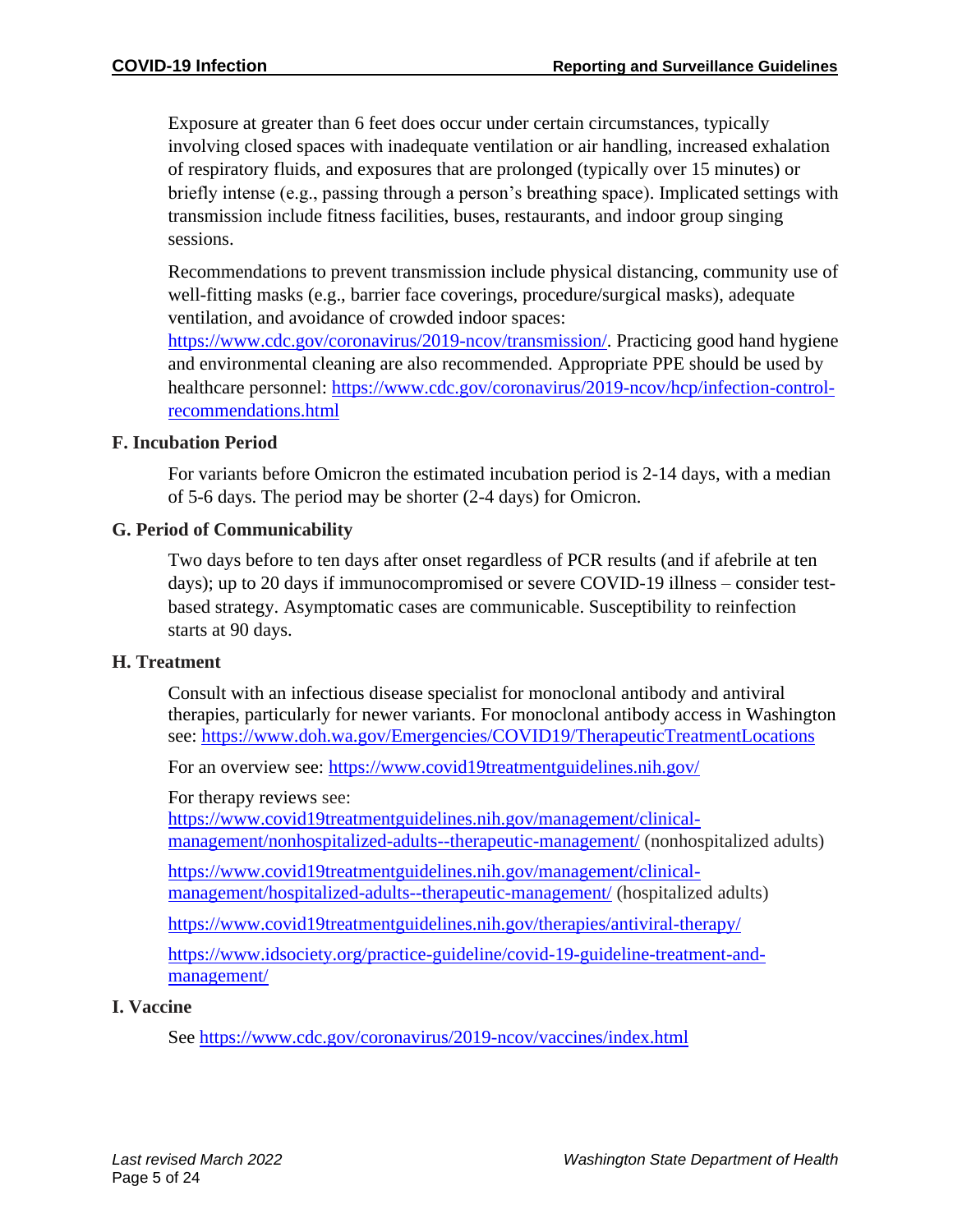# **3. CASE DEFINITIONS**

#### **A. Case Classification (2021)**

**See:** <https://ndc.services.cdc.gov/conditions/coronavirus-disease-2019-covid-19/>

#### **Clinical Criteria**

In the absence of a more likely diagnosis:

- Acute onset or worsening of at least **two** of the following symptoms or signs: fever (measured or subjective); chills; rigors; myalgia; headache; sore throat; nausea or vomiting; diarrhea; fatigue; or congestion or runny nose OR
- Acute onset or worsening of any **one** of the following symptoms or signs: cough; shortness of breath; difficulty breathing; olfactory disorder; taste disorder; confusion or change in mental status; persistent pain or pressure in the chest; pale, gray, or bluecolored skin, lips, or nail beds, depending on skin tone; or inability to wake or stay awake OR
- Severe respiratory illness with at least **one** of the following: clinical or radiographic evidence of pneumonia; or acute respiratory distress syndrome (ARDS)

#### **Laboratory Criteria**

Laboratory evidence – method approved or authorized (e.g., Emergency Use Authorization) by US Food and Drug Administrations (FDA) or designated authority\*.

Confirmatory\*\* laboratory evidence:

- Detection of SARS-CoV-2 RNA in a clinical specimen or a post-mortem respiratory swab using a diagnostic molecular amplification test performed by a Clinical Laboratory Improvement Amendments (CLIA)-certified provider OR
- Detection of SARS-COV-2 by genomic sequencing\*\*\*

Presumptive\*\* laboratory evidence:

• Detection of SARS-CoV-2 specific antigen in a clinical specimen or post-mortem respiratory swab using a diagnostic test performed by a CLIA-certified provider

Supportive\*\* laboratory evidence

- Detection of antibody in serum, plasma, or whole blood specific to natural infection with SARS-CoV-2 (antibody to nucleocapsid protein), **OR**
- Detection of SARS-CoV-2 specific antigen by immunocytochemistry in an autopsy specimen, **OR**
- Detection of SARS-CoV-2 RNA or specific antigen using a test performed without CLIA oversight

*\* On March 13, 2020, the President issued a Memorandum on Expanding State-Approved Diagnostic Tests: "Should additional States request flexibility to authorize laboratories within the State to develop and perform tests used to detect COVID-19, the Secretary shall take appropriate action, consistent with law, to facilitate the request."*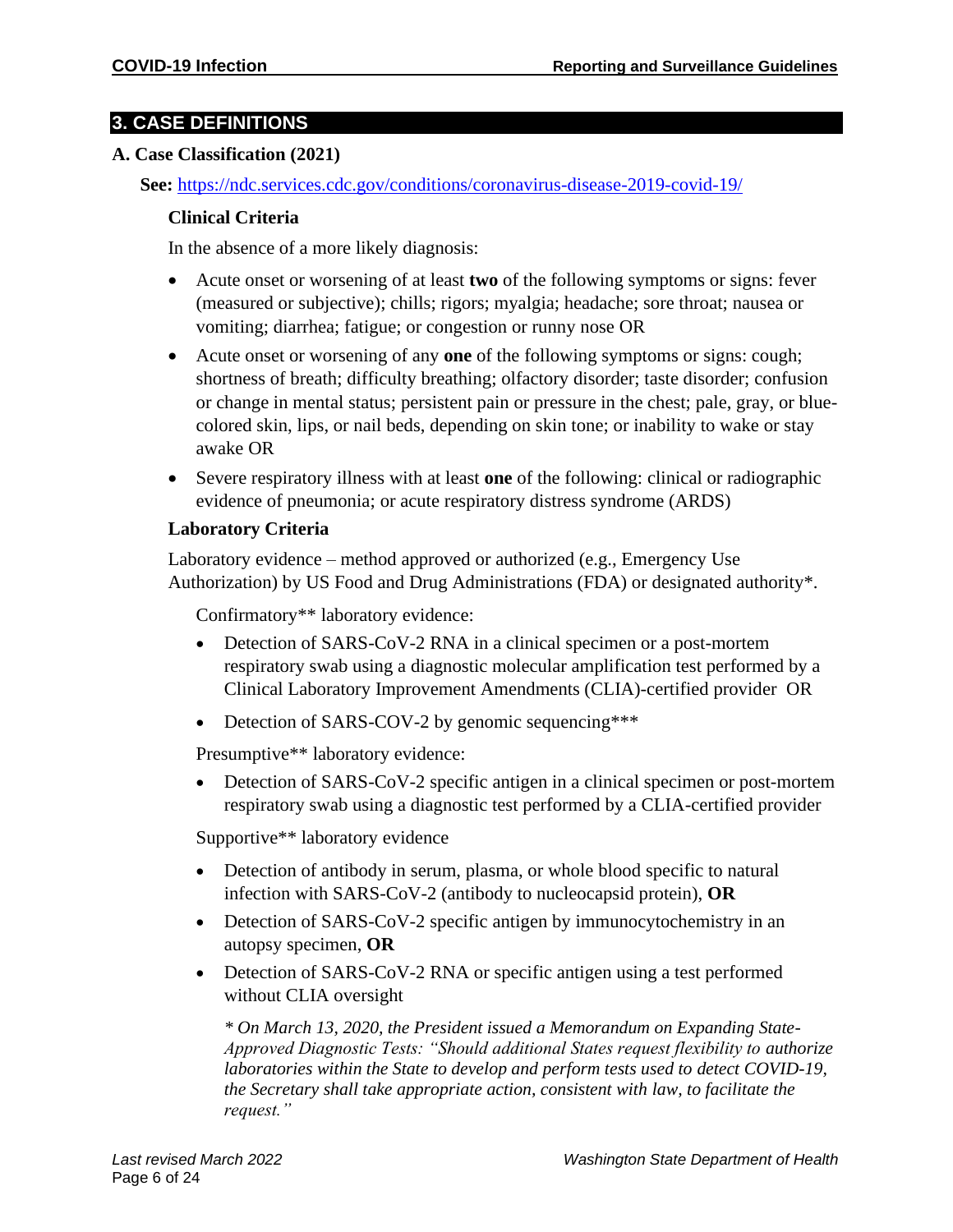*\*\* The terms* confirmatory*,* presumptive*, and* supportive *are categorical labels used here to standardize case classifications for public health surveillance. The terms should not be used to interpret the utility or validity of any laboratory test methodology.*

*\*\*\* Some genomic sequencing tests that have been authorized for emergency use by the FDA do not require an initial polymerase chain reaction (PCR) result to be generated. Genomic sequencing results may be all the public health agency receives.*

#### **Epidemiologic Linkage**

**One** or more of the following exposures in the 14 days before testing or before onset of symptoms:

- Close contact† with a confirmed or probable case of COVID-19 disease, **OR**
- Member of an exposed cohort as defined by public health authorities during an outbreak or during high community transmission

† *Close contact is generally defined as being within 6 feet for at least 15 minutes (cumulative over a 24-hour period). However, it depends on the exposure level and setting; for example, in the setting of an aerosol-generating procedure in healthcare settings without proper personal protective equipment (PPE), this may be defined as any duration.*

# **Criteria to Distinguish a New Case from an Existing Case**

The following should be enumerated as a new case:

- SARS-CoV-2 sequencing results from the new positive specimen and a positive specimen from the most recent previous case demonstrate a different lineage, **OR**
- Person was most recently enumerated as a confirmed or probable case with onset date (if available) or first positive specimen collection date for that classification >90 days prior‡ , **OR**
- Person was previously reported but not enumerated as a confirmed or probable case (i.e., suspect)<sup> $\ddagger\ddagger$ </sup>, but now meets the criteria for a confirmed or probable case.

*‡ Some individuals, e.g., severely immunocompromised persons, can shed SARS-CoV-2 detected by molecular amplification tests >90 days after infection. For severely immunocompromised individuals, clinical judgment should be used to determine if a repeat positive test is likely to result from long-term shedding and, therefore, not be enumerated as a new case. CDC defines severe immunocompromise as certain conditions, such as being on chemotherapy for cancer, combined primary immunodeficiency disorder, untreated human immunodeficiency virus (HIV) infection with CD4 T lymphocyte count <200, or receipt of prednisone >20mg/day for > 14 days.*

*‡‡Repeat suspect cases should not be enumerated.*

# **Vital records criteria**:

*Last revised March 2022 Washington State Department of Health* Page 7 of 24 A death certificate that lists COVID-19 disease or SARS-CoV-2 as an underlying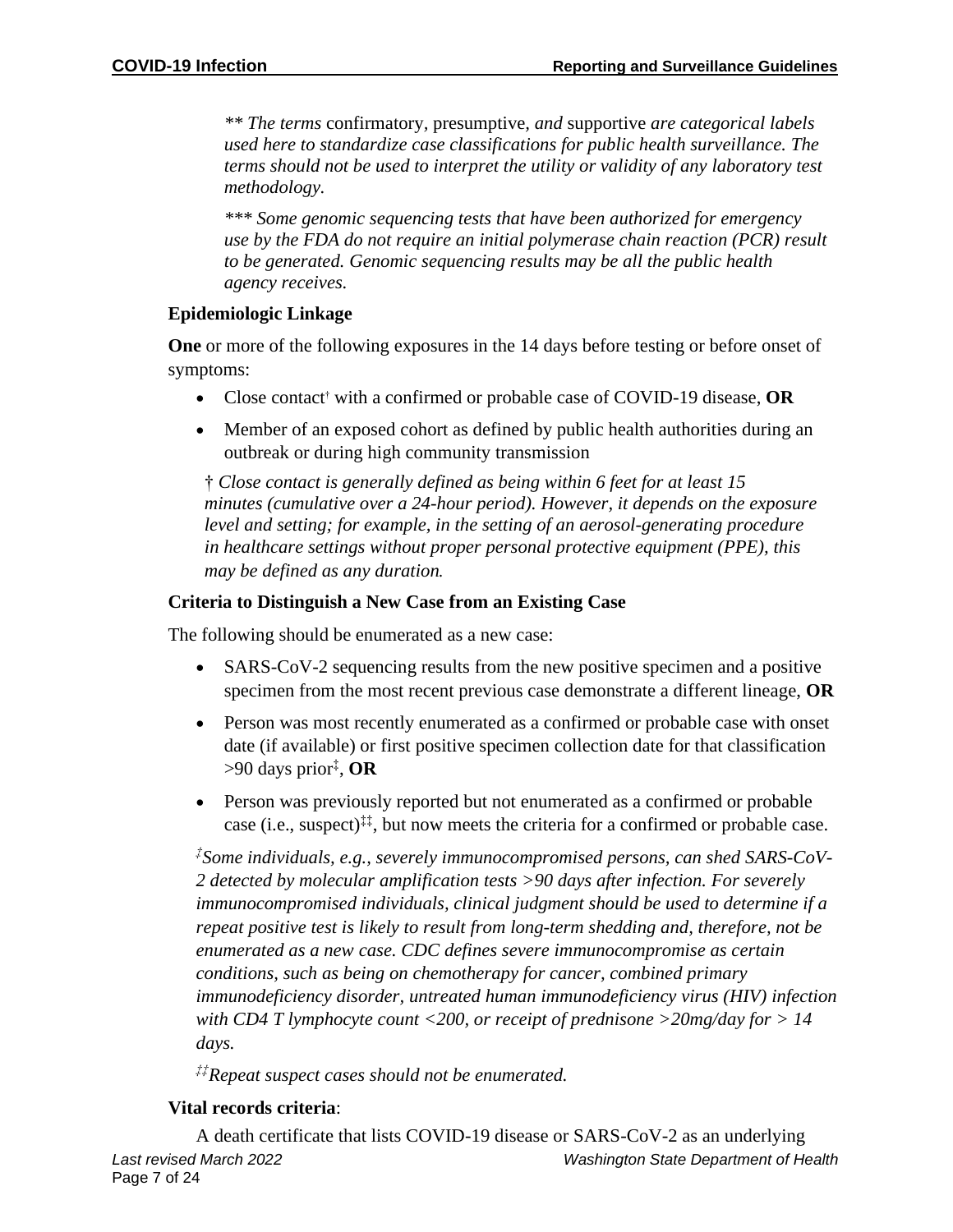cause of death or a significant condition contributing to death.

**Confirmed Case** – Not a previous confirmed or probable case in the prior 90 days AND:

Meets confirmatory laboratory evidence.

**Probable Case** – Not a previous confirmed or probable case in the prior 90 days AND:

- Meets clinical criteria AND epidemiologic evidence with no confirmatory laboratory testing performed for SARS-CoV-2 OR
- Meets presumptive laboratory evidence OR
- Meets vital records criteria with no confirmatory laboratory testing performed for SARS-CoV-2.

#### **Suspect Case**

Meets supportive laboratory evidence with no prior history of being a confirmed or probable case. Suspect cases are not included in surveillance counts.

#### **Multisystem inflammatory syndrome in children (MIS-C)**

- An individual aged <21 years presenting with fever\*, laboratory evidence of inflammation\*\*, and evidence of clinically severe illness requiring hospitalization, with multisystem (>2) organ involvement (cardiac, renal, respiratory, hematologic, gastrointestinal, dermatologic or neurological); AND
- No alternative plausible diagnoses; AND
- Positive for current or recent SARS-CoV-2 infection by RT-PCR, serology, or antigen test; or exposure to a suspected or confirmed COVID-19 case within the 4 weeks prior to the onset of symptoms.

*\*Fever >38.0°C for ≥24 hours, or report of subjective fever lasting ≥24 hours*

*\*\*Including, but not limited to, one or more of the following: an elevated C-reactive protein (CRP), erythrocyte sedimentation rate (ESR), fibrinogen, procalcitonin, ddimer, ferritin, lactic acid dehydrogenase (LDH), or interleukin 6 (IL-6), elevated neutrophils, reduced lymphocytes and low albumin*

Additional comments about reporting MIS-C:

- Enter the case in WDRS as an MIS-C event, not as coronavirus. If needed, copy from the coronavirus to the MIS-C event to carry over demographic and laboratory entries.
- Some individuals may fulfill full or partial criteria for [Kawasaki disease](https://www.cdc.gov/kawasaki/index.html) but should be reported if they meet the case definition for MIS-C.
- Consider MIS-C in any pediatric death with evidence of SARS-CoV-2 infection.
- For details see:<https://www.cdc.gov/mis-c/hcp/> and DOH's monthly MIS-C report [https://www.doh.wa.gov/Portals/1/Documents/1600/coronavirus/data](https://gcc02.safelinks.protection.outlook.com/?url=https%3A%2F%2Fwww.doh.wa.gov%2FPortals%2F1%2FDocuments%2F1600%2Fcoronavirus%2Fdata-tables%2FMultisystemInflammatorySyndromeChildrenCOVID19WA2020.pdf&data=04%7C01%7CMarcia.Goldoft%40DOH.WA.GOV%7Ceec8c3d6214b4f87534b08d910af3315%7C11d0e217264e400a8ba057dcc127d72d%7C0%7C0%7C637559166919593380%7CUnknown%7CTWFpbGZsb3d8eyJWIjoiMC4wLjAwMDAiLCJQIjoiV2luMzIiLCJBTiI6Ik1haWwiLCJXVCI6Mn0%3D%7C1000&sdata=bCY5Y3uEZRRctn3bCDkMhCtyL3V6WpAJ0DyZjBh5lXc%3D&reserved=0)[tables/MultisystemInflammatorySyndromeChildrenCOVID19WA2020.pdf](https://gcc02.safelinks.protection.outlook.com/?url=https%3A%2F%2Fwww.doh.wa.gov%2FPortals%2F1%2FDocuments%2F1600%2Fcoronavirus%2Fdata-tables%2FMultisystemInflammatorySyndromeChildrenCOVID19WA2020.pdf&data=04%7C01%7CMarcia.Goldoft%40DOH.WA.GOV%7Ceec8c3d6214b4f87534b08d910af3315%7C11d0e217264e400a8ba057dcc127d72d%7C0%7C0%7C637559166919593380%7CUnknown%7CTWFpbGZsb3d8eyJWIjoiMC4wLjAwMDAiLCJQIjoiV2luMzIiLCJBTiI6Ik1haWwiLCJXVCI6Mn0%3D%7C1000&sdata=bCY5Y3uEZRRctn3bCDkMhCtyL3V6WpAJ0DyZjBh5lXc%3D&reserved=0)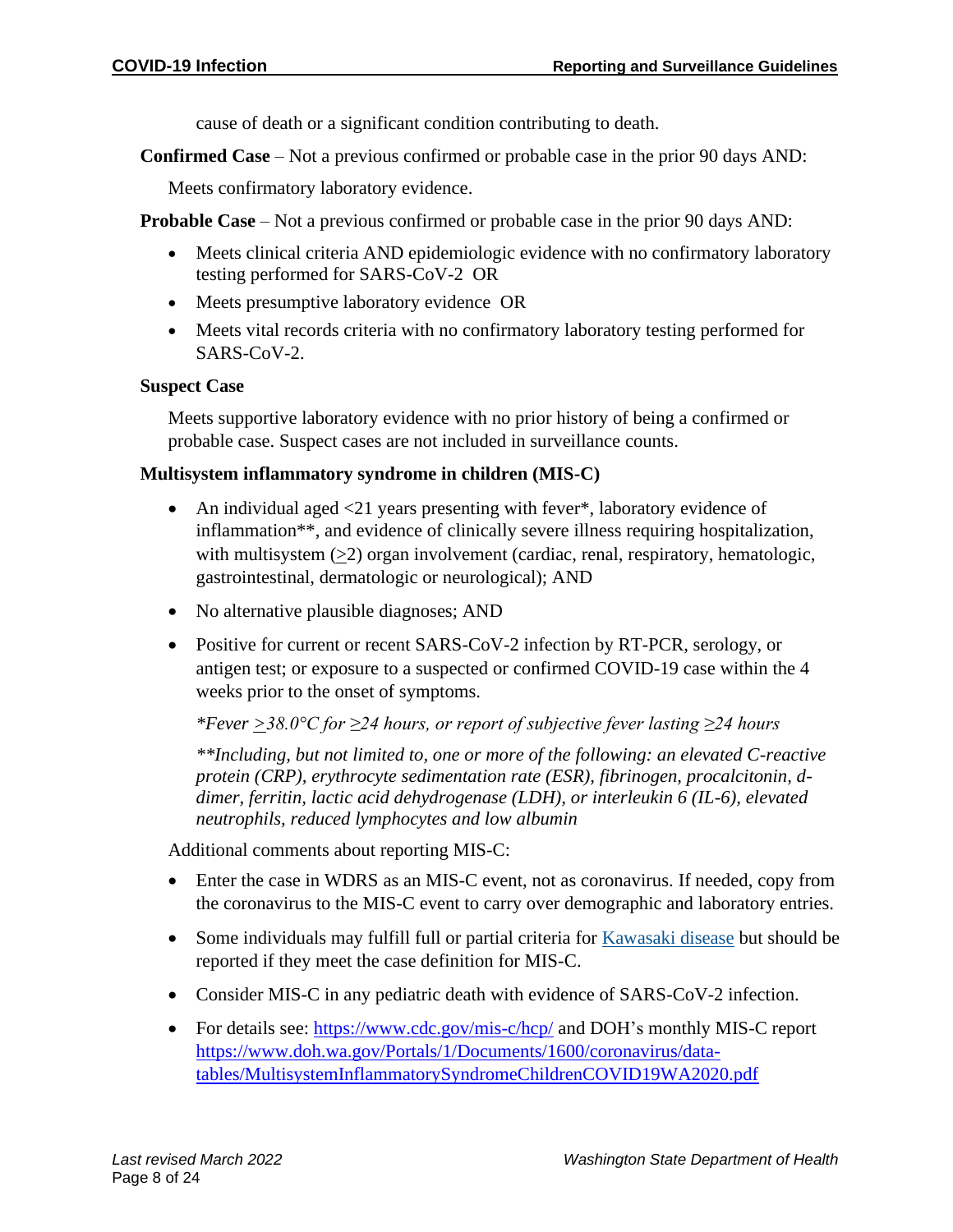# **4. LABORATORY DIAGNOSIS AND SERVICES**

#### **A. Laboratory Diagnosis**

SARS-CoV-2 testing is available from Washington State Public Health Laboratories (PHL), and academic and commercial laboratories. PHL uses a Real-time Reverse Transcriptase Polymerase Chain Reaction (rRT-PCR) assay from Centers for Disease Control and Prevention (CDC) to detect SARS-CoV-2 in respiratory specimens. PHL can facilitate shipping of specimens to CDC (e.g., autopsy tissues). See: <https://www.doh.wa.gov/Portals/1/Documents/5240/SCSI-2019-nCoV.pdf>

Note that coinfections can occur with other agents, such as SARS-CoV-2 and influenza. See: [https://www.doh.wa.gov/Portals/1/Documents/1600/coronavirus/420-373-](https://www.doh.wa.gov/Portals/1/Documents/1600/coronavirus/420-373-FluCOVIDLTCF.pdf) [FluCOVIDLTCF.pdf](https://www.doh.wa.gov/Portals/1/Documents/1600/coronavirus/420-373-FluCOVIDLTCF.pdf)

#### **B. SARS-CoV-2 Test Types**

A number of tests are available for SARS-CoV-2.

1. Viral tests are either nucleic acid amplification tests (NAAT – also called "molecular tests") or antigen tests (also called immunoassays). Methods used for NAAT are reverse transcription polymerase chain reaction (RT-PCR) and isothermal amplification (multiple technologies).

NAAT and antigen tests both may be laboratory based with about a minimum 12 hour turnaround or field-deployable (referred to as rapid tests) with about a 15 minute turnaround. Home self-tests are rapid antigen tests and can be reported by calling the state 211 number or through WA Notify.

For information about NAAT see:

<https://www.cdc.gov/coronavirus/2019-ncov/lab/naats.html>

[https://www.aphl.org/programs/preparedness/Crisis-Management/Documents/APHL-](https://www.aphl.org/programs/preparedness/Crisis-Management/Documents/APHL-COVID19-Ct-Values.pdf)[COVID19-Ct-Values.pdf](https://www.aphl.org/programs/preparedness/Crisis-Management/Documents/APHL-COVID19-Ct-Values.pdf)

For information about antigen testing see:

[https://www.cdc.gov/coronavirus/2019-ncov/lab/resources/antigen-tests](https://www.cdc.gov/coronavirus/2019-ncov/lab/resources/antigen-tests-guidelines.html)[guidelines.html](https://www.cdc.gov/coronavirus/2019-ncov/lab/resources/antigen-tests-guidelines.html) including an algorithm for follow-up nucleic acid testing in congregate or community settings.

<https://www.cdc.gov/coronavirus/2019-ncov/hcp/nursing-homes-antigen-testing.html> [https://www.aphl.org/programs/preparedness/Crisis-Management/Documents/APHL-](https://www.aphl.org/programs/preparedness/Crisis-Management/Documents/APHL-SARSCov2-Antigen-Testing-Considerations.pdf)[SARSCov2-Antigen-Testing-Considerations.pdf](https://www.aphl.org/programs/preparedness/Crisis-Management/Documents/APHL-SARSCov2-Antigen-Testing-Considerations.pdf)

2. Antibody/serology tests may detect spike protein, which occurs with either vaccine or natural infection) or nucleocapsid protein, which occurs only with natural infection. Antibody tests may identify IgM, IgG, or total antibody.

In addition to diagnostic testing, genomic analysis can identify viral variants. Retain existing specimens and contact DOH (206-418-5500) with cases suspected of having variant infections based on recent travel from an affected area or other factor.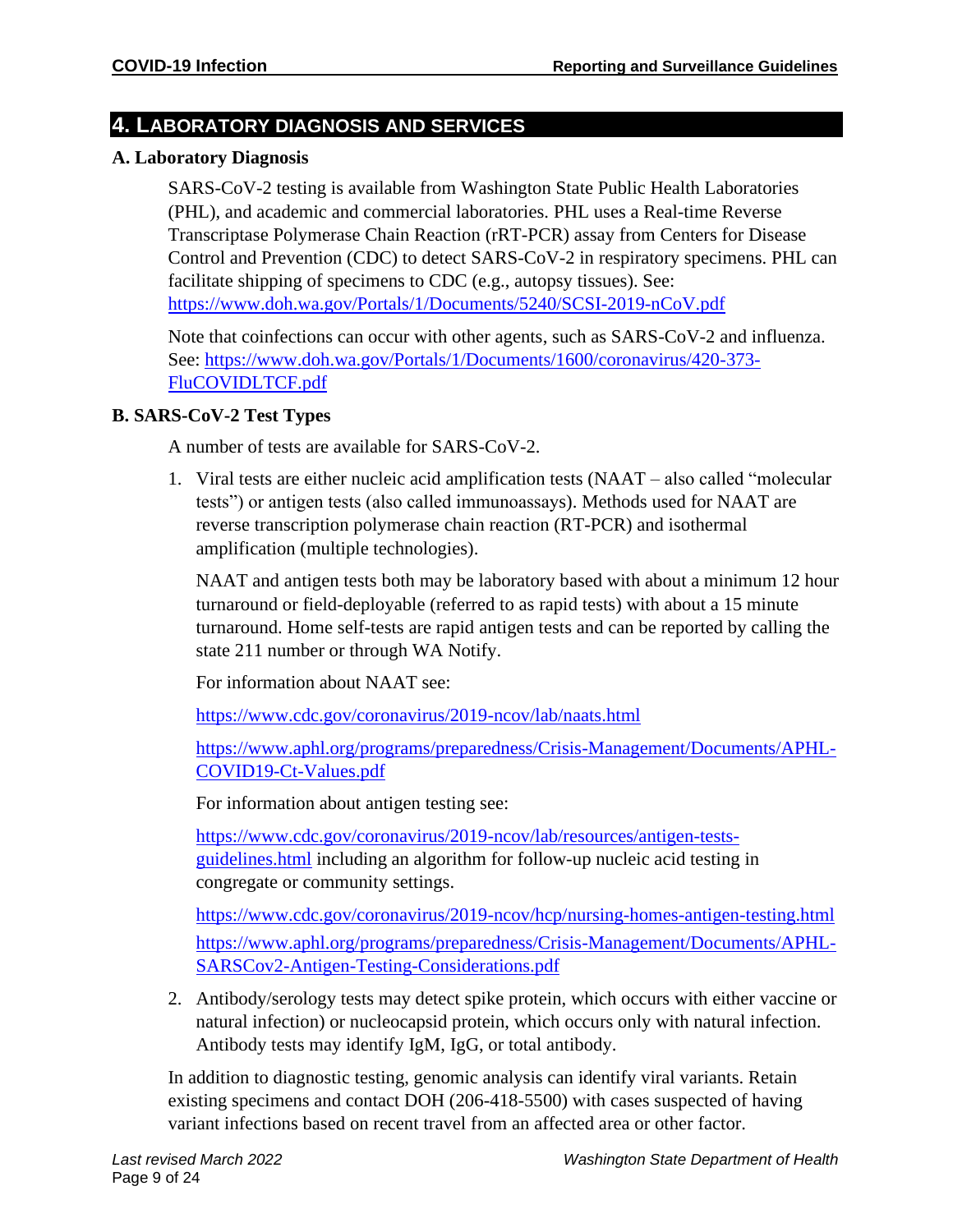Depending on the situation, specimens for viral tests may be collected by a healthcare provider, self-collected under observation, or done unobserved.

It is important to use tests only if they have an FDA Emergency Use Authorization (EUA) or Approval, and to understand characteristics of tests being used. Available products may not have specificity and sensitivity information available. The FDA website has extensive information: [https://www.fda.gov/medical-devices/emergency-situations](https://www.fda.gov/medical-devices/emergency-situations-medical-devices/faqs-diagnostic-testing-sars-cov-2)[medical-devices/faqs-diagnostic-testing-sars-cov-2](https://www.fda.gov/medical-devices/emergency-situations-medical-devices/faqs-diagnostic-testing-sars-cov-2)

Institutions can give out self-tests if the resident performs and interprets the test independently without staff assistance, there is no required schedule for testing, and the resident is not required to tell the staff the result. Institutions need a Medical Test Site waiver to use over-the-counter tests for employee or member screening. For waivers see: [https://www.doh.wa.gov/LicensesPermitsandCertificates/FacilitiesNewReneworUpdate/L](https://www.doh.wa.gov/LicensesPermitsandCertificates/FacilitiesNewReneworUpdate/LaboratoryQualityAssurance/Licensing/Applications) [aboratoryQualityAssurance/Licensing/Applications](https://www.doh.wa.gov/LicensesPermitsandCertificates/FacilitiesNewReneworUpdate/LaboratoryQualityAssurance/Licensing/Applications)

# **C. Test Interpretation**

In most cases asymptomatic vaccinated persons or currently asymptomatic persons with documented COVID-19 infection in the past 90 days do not need to pursue testing. However, risk of an infection may depend on a specific situation and the current SARS-CoV-2 variants circulating locally.

In general, surveillance counts accept positive results for FDA authorized or approved test. Any test can have a false positive, false negative or indeterminate result. If a disease is rare in a population, even with a test having high sensitivity and specificity can give false positive results. For example, a test with a specificity of 99% used for a symptomatic group where the likelihood of infection is 50%, the positive predictive value is 99% (i.e., for every 100 positive test results only one is a false positive). However, if that test same is used for a low risk asymptomatic population with only 0.05% infected, the positive predictive value is 4.3% (i.e., for every 100 positive tests 95-96 are false positives). Interpret positive results with caution when the pretest probability is low.

|                               |                               | Relationship between pretest probability and positive and negative predictive values |
|-------------------------------|-------------------------------|--------------------------------------------------------------------------------------|
| Negative                      | Positive                      | Impact on test results                                                               |
| predictive value <sup>2</sup> | predictive value <sup>2</sup> |                                                                                      |
| High                          | Low                           | Increased likelihood of false positives                                              |
|                               |                               | Increased likelihood of true negatives                                               |
| Low                           | High                          | Increased likelihood of true positives                                               |
|                               |                               | Increased likelihood of false negatives                                              |
|                               |                               |                                                                                      |

 $1$  Sensitivity and specificity of tests are not affected by the pretest probability <sup>2</sup> Predictive values are affected by the pretest probability <https://www.cdc.gov/coronavirus/2019-ncov/lab/faqs.html#Interpreting-Results-of-Diagnostic-Tests>

# **1. Nucleic acid amplification tests**

Nucleic acid amplification tests (NAATs) including PCR may be laboratory-based, which are usually more sensitive, or point-of-care, which are usually more rapid. False-positive results can occur from cross-contamination, if testing a less preferred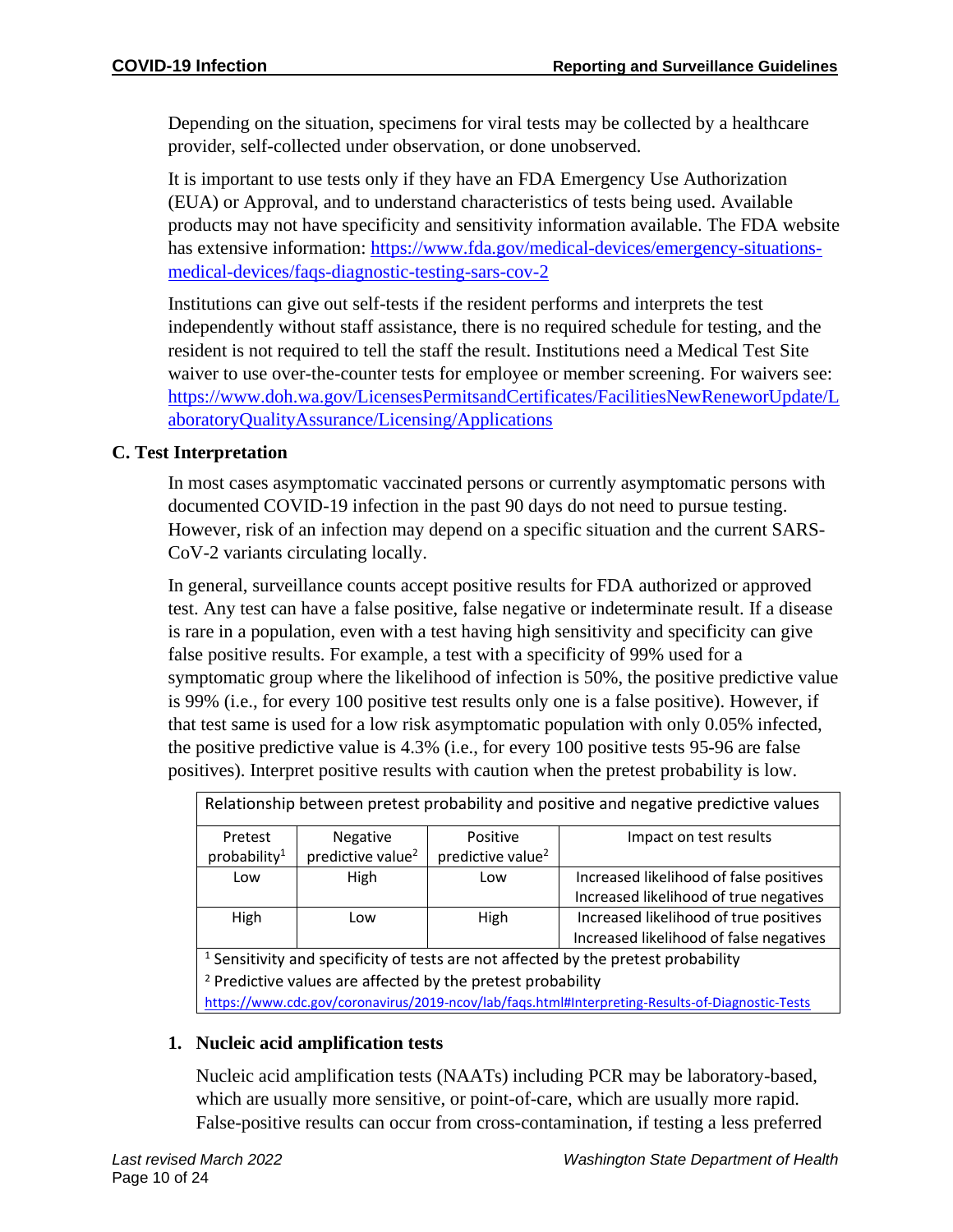specimen (i.e., preferred are nasopharyngeal, nasal or saliva specimen) or if there is a low pretest probability of infection (e.g., screening asymptomatic person with no known exposure in low prevalence settings.)

#### **2. Antigen tests**

Authorized SARS-CoV-2 antigen tests include point-of-care, laboratory-based, and self-tests. Evaluating an antigen test result depends on the clinical and epidemiological context (e.g., symptoms, exposure to others with COVID-19, vaccination status, previous infection, or setting in which they live such as congregate housing). Antigen tests may be less sensitive than PCR, particularly for asymptomatic persons. False negative results can occur if specimens are taken before symptom onset or late in the illness.

Public health actions based on test results depend on symptoms, immune status, and exposure of the person being tested. Recommendations may differ for a congregate setting, for persons with low likelihood of infection, or got persons with high likelihood of infection. Quarantine may be advised for a person who has a known exposure regardless of test results. Testing is not recommended for an asymptomatic person in a community setting who is either fully vaccinated or who had confirmed COVID-19 infection in the past three months.

#### **3. Delays between symptoms and positive results**

If a person has symptoms followed by a positive test, the local health jurisdiction can consider whether the prior symptoms and the positive test represent a single episode of COVID-19. For a single illness episode, the reference date is the onset of symptoms; if symptoms precede the positive test by more than 7 days consider if it may be appropriate to use the specimen collection date as the reference date.

If a person has a positive test done followed by symptoms, the specimen collection date should be used for contact tracing and for determining the isolation period.

#### **4. Indeterminate or inconclusive results**

Persons with indeterminate or inconclusive results should be retested and should selfisolate until results are available. Also consider the clinical picture to determine if the person has consistent symptoms or a known exposure.

#### **5. Negative results for rule out**

Although negative testing is one way to reduce a quarantine period, negative results may occur early in an infection and do not definitively rule out COVID-19. Retest if indicated (e.g., consistent symptoms) or other reason for high suspicion (e.g., known exposure and any symptom, high risk setting).

#### **6. Repeat positive tests – criteria to distinguish a new case from an existing case**

The following should be enumerated as a new case:

• SARS-CoV-2 sequencing results from the new positive specimen and a positive specimen from the most recent previous case demonstrate a different lineage, **OR**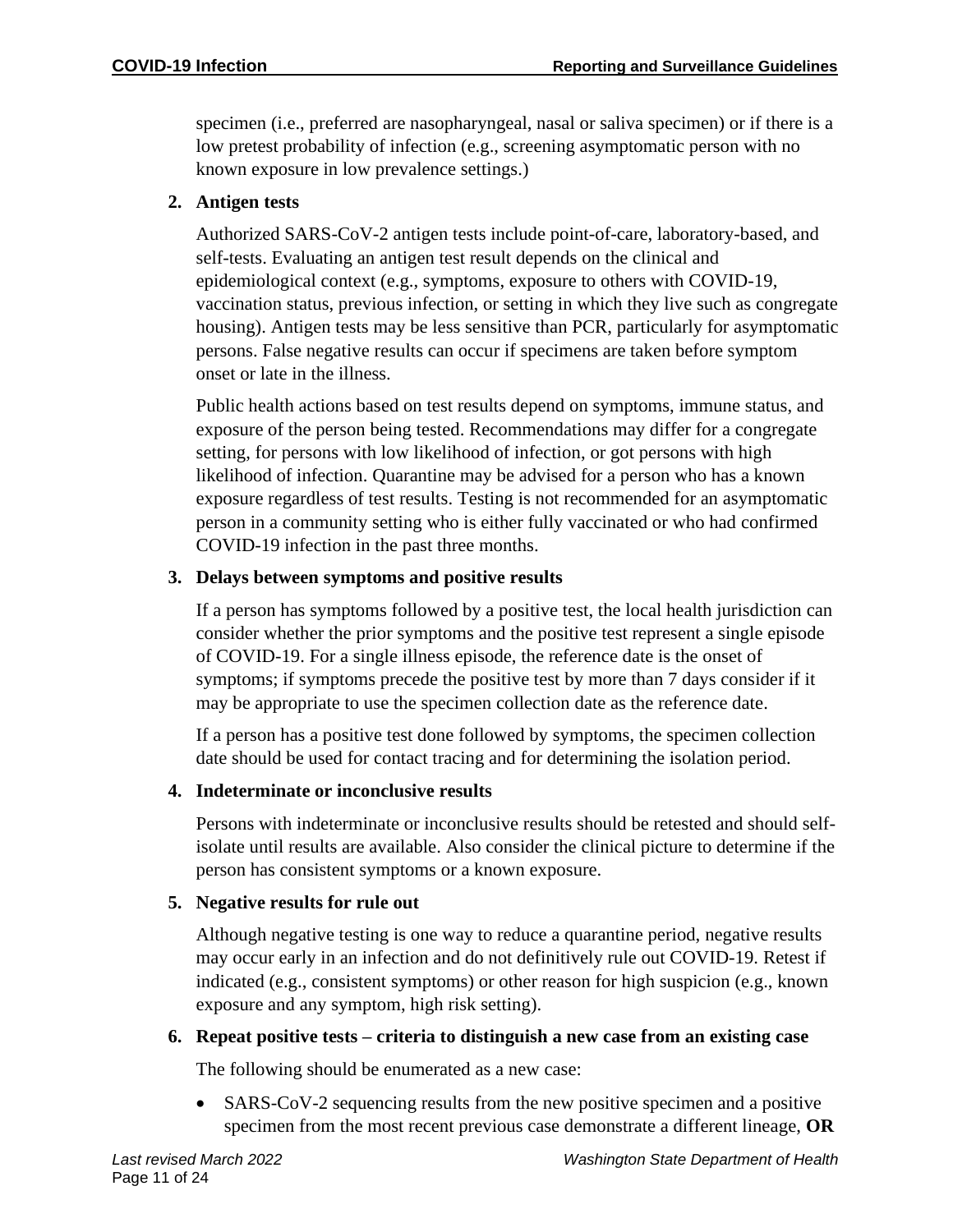- Person was most recently enumerated as a confirmed or probable case with onset date (if available) or first positive specimen collection date for that classification >90 days prior\* , **OR**
- Person was previously reported but not enumerated as a confirmed or probable case (i.e., suspect)\*\*, but now meets the criteria for a confirmed or probable case.

\* *Some individuals, e.g., severely immunocompromised persons, can shed SARS-CoV-2 detected by molecular amplification tests >90 days after infection. For severely immunocompromised individuals, clinical judgment should be used to determine if a repeat positive test is likely to result from long-term shedding and, therefore, not be enumerated as a new case. CDC defines severe immunocompromise as certain conditions, such as being on chemotherapy for cancer, combined primary immunodeficiency disorder, untreated human immunodeficiency virus (HIV) infection with CD4 T lymphocyte count 20mg/day for > 14 days.*

*\*\* Repeat suspect cases should not be enumerated.*

See:<https://ndc.services.cdc.gov/case-definitions/coronavirus-disease-2019-2021/>

For isolation and quarantine recommendations see [Case and contact investigations.](https://gcc02.safelinks.protection.outlook.com/?url=https%3A%2F%2Fwww.doh.wa.gov%2FPortals%2F1%2FDocuments%2F5100%2F420-107-Guidance-COVID-19-Case%26ContactInvestigation.pdf&data=04%7C01%7Channah.schnitzler%40doh.wa.gov%7Cd0be806b624949490ca808d8ee2e228e%7C11d0e217264e400a8ba057dcc127d72d%7C0%7C0%7C637521229197063884%7CUnknown%7CTWFpbGZsb3d8eyJWIjoiMC4wLjAwMDAiLCJQIjoiV2luMzIiLCJBTiI6Ik1haWwiLCJXVCI6Mn0%3D%7C1000&sdata=PYxrjHXYzaS%2FyLVYOqfYtnSaxGm%2Feo7lK3waU2BH6Os%3D&reserved=0)

#### **7. Non-COVID-19 respiratory infections**

If symptoms are compatible with other agents during periods with high levels of respiratory virus infections, when testing for COVID-19 also consider obtaining a second nasal swab or specimen for rapid influenza testing and a viral respiratory panel. As applicable to the clinical situation, also consider testing for infections with specific treatment available (e.g., legionellosis, other bacterial pneumonia, influenza, RSV). Dual infections of COVID-19 and influenza are documented, as well as parainfluenza virus. A particular concern is a dual outbreak in a healthcare or congregate setting (see:

[https://www.doh.wa.gov/ForPublicHealthandHealthcareProviders/PublicHealthSyste](https://www.doh.wa.gov/ForPublicHealthandHealthcareProviders/PublicHealthSystemResourcesandServices/Immunization/InfluenzaFluInformation#comm) [mResourcesandServices/Immunization/InfluenzaFluInformation#comm\)](https://www.doh.wa.gov/ForPublicHealthandHealthcareProviders/PublicHealthSystemResourcesandServices/Immunization/InfluenzaFluInformation#comm).

#### **D. Specimen Collection for PCR**

It is recommended that a healthcare provider should wear a NIOSH approved and fit tested N95 or higher-level respirator (or facemask and face shield if a respirator is not available), eye protection, and gloves when actively collecting clinical specimens for SARS-CoV-2 testing or are within 6 feet from the person being tested (see Planning section in: [https://www.cdc.gov/coronavirus/2019-ncov/hcp/broad-based](https://www.cdc.gov/coronavirus/2019-ncov/hcp/broad-based-testing.html#:~:text=Gown%2C%20NIOSH%2Dapproved%20N95%20equivalent,of%20the%20person%20being%20tested)[testing.html#:~:text=Gown%2C%20NIOSH%2Dapproved%20N95%20equivalent,of%20](https://www.cdc.gov/coronavirus/2019-ncov/hcp/broad-based-testing.html#:~:text=Gown%2C%20NIOSH%2Dapproved%20N95%20equivalent,of%20the%20person%20being%20tested) [the%20person%20being%20tested\)](https://www.cdc.gov/coronavirus/2019-ncov/hcp/broad-based-testing.html#:~:text=Gown%2C%20NIOSH%2Dapproved%20N95%20equivalent,of%20the%20person%20being%20tested). When obtaining a specimen, have the patient masked except when taking the specimen and stand to one side of the patient to avoid direct coughs or sneezes. The patient's mask should still cover the mouth when taking a nasal specimen. Face mask, eye protection, and gloves should be used when observing a person self-collect a specimen. Refrigerate all specimens at 2-8ºC and ship cold for receipt within 72 hours; if exceeding 72 hours holding time, freeze at  $\lt$  -70 $\degree$ C and ship on dry ice.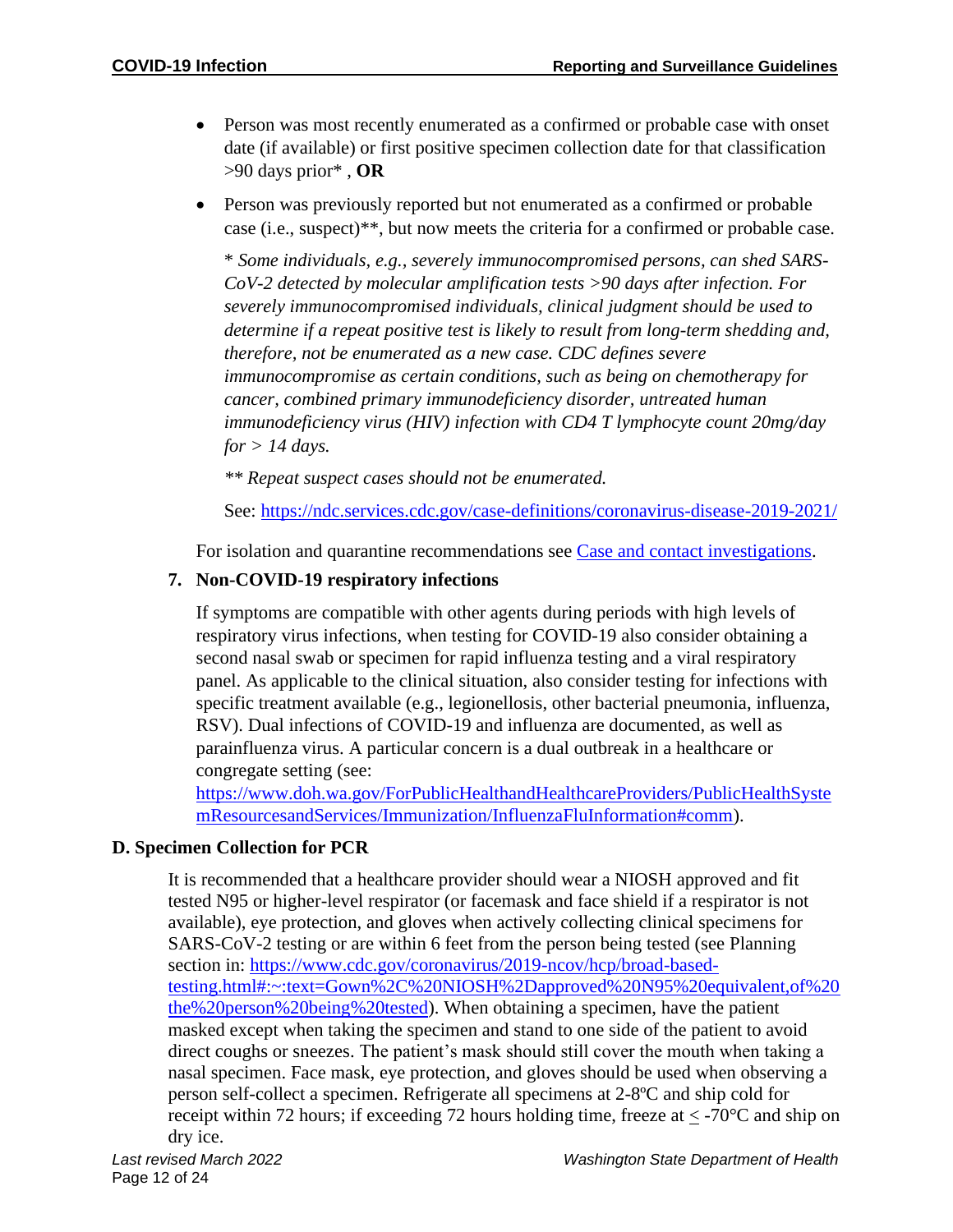#### **Specimens from Living Patients:**

For a known exposure ideally test at least 5 to 7 days from last exposure and no sooner than 48 hours after first exposure. Acceptable specimens for PHL testing include:

- Nasal swab (preferred)
- Nasopharyngeal swab
- Mid-turbinate swab
- Lower respiratory tract fluid (BAL, tracheal aspirate, or sputum) if intubated

Under observation but not necessarily by a healthcare provider, patients may collect a nasal swab, which reduces the need for close contact and use of PPE for a provider. See: [https://www.doh.wa.gov/Portals/1/Documents/1600/coronavirus/Self-](https://www.doh.wa.gov/Portals/1/Documents/1600/coronavirus/Self-SwabNasalCollectionInstructions.pdf)[SwabNasalCollectionInstructions.pdf](https://www.doh.wa.gov/Portals/1/Documents/1600/coronavirus/Self-SwabNasalCollectionInstructions.pdf) and for PPE information: [https://www.doh.wa.gov/Emergencies/COVID19/HealthcareProviders/InfectionPreventio](https://www.doh.wa.gov/Emergencies/COVID19/HealthcareProviders/InfectionPrevention#heading81111) [n#heading81111](https://www.doh.wa.gov/Emergencies/COVID19/HealthcareProviders/InfectionPrevention#heading81111)

See PHL's instructions for specimen collection and submission under COVID-19 at: [https://www.doh.wa.gov/ForPublicHealthandHealthcareProviders/PublicHealthLaborator](https://www.doh.wa.gov/ForPublicHealthandHealthcareProviders/PublicHealthLaboratories/MicrobiologyLabTestMenu) [ies/MicrobiologyLabTestMenu.](https://www.doh.wa.gov/ForPublicHealthandHealthcareProviders/PublicHealthLaboratories/MicrobiologyLabTestMenu) When testing at a commercial or academic laboratory, see their website for collection and submission instructions.

#### **Post-mortem Specimens:**

A medical examiner or coroner can submit specimens directly to CDC. Testing at CDC takes at least four to six weeks. Follow all infection prevention guidance if COVID-19 is possible or confirmed. For details see: [https://www.cdc.gov/coronavirus/2019](https://www.cdc.gov/coronavirus/2019-ncov/hcp/guidance-postmortem-specimens.html) [ncov/hcp/guidance-postmortem-specimens.html](https://www.cdc.gov/coronavirus/2019-ncov/hcp/guidance-postmortem-specimens.html)

**If an autopsy is NOT performed,** collect the following post-mortem specimens:

- Only upper respiratory tract swab: nasopharyngeal swab
- Separate NP swab and OP swab specimens for testing of other respiratory pathogens (e.g., rapid influenza testing and respiratory panel – not at PHL)

**If an autopsy is performed**, collect the following post-mortem specimens:

- Upper respiratory tract: nasopharyngeal swab in viral transport medium (VTM)
- Lower respiratory tract: lung swab from each lung in separate VTM tubes
- Separate clinical specimens for testing of other respiratory pathogens such as influenza and as indicated for other infectious disease testing
- Formalin-fixed autopsy tissues from lung, upper airway, and other major organs (e.g., heart, liver, kidney) as indicated [\(https://www.cdc.gov/coronavirus/2019](https://www.cdc.gov/coronavirus/2019-ncov/hcp/guidance-postmortem-specimens.html#fixed_autopsy_tissue) [ncov/hcp/guidance-postmortem-specimens.html#fixed\\_autopsy\\_tissue](https://www.cdc.gov/coronavirus/2019-ncov/hcp/guidance-postmortem-specimens.html#fixed_autopsy_tissue) )

CDC may request additional specimens, such as serum or stool, in cluster investigations.

#### **E. Shipping to PHL**

Store and ship specimens at temperatures indicated above. For details see Coronavirus at: [https://www.doh.wa.gov/ForPublicHealthandHealthcareProviders/PublicHealthLaborator](https://www.doh.wa.gov/ForPublicHealthandHealthcareProviders/PublicHealthLaboratories/MicrobiologyLabTestMenu) [ies/MicrobiologyLabTestMenu](https://www.doh.wa.gov/ForPublicHealthandHealthcareProviders/PublicHealthLaboratories/MicrobiologyLabTestMenu)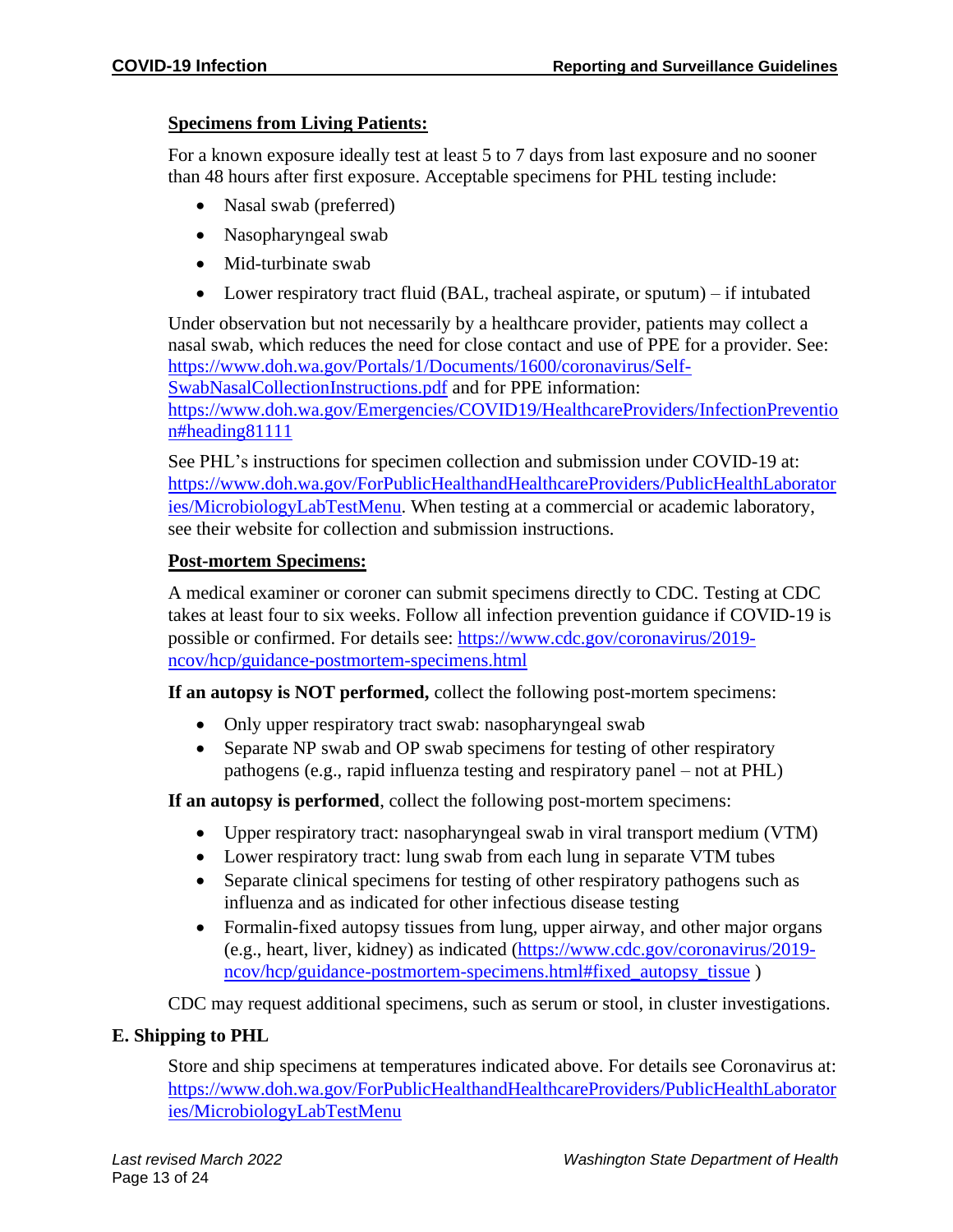Note that PHL require all clinical specimens have **two** patient identifiers, a name **and** a second identifier (e.g., date of birth) on both the specimen label and on the submission form. Due to laboratory accreditation standards, specimens will be rejected for testing if not properly identified. Also include specimen source and collection date.

Specimen submission forms should be completed electronically via QRP. To enroll, contact [wacovidtest@doh.wa.gov](mailto:wacovidtest@doh.wa.gov) or 206-418-5419. Before submitting more than 50 specimens at a time to PHL call 206-418-5419. Along with the patient and submitter names, include the dates of collection and illness onset, race and ethnicity (providing demographic data specified in Coronavirus Aid, Relief, and Economic Security Act), and patient address and phone. Also make sure there is contact information for the submitter.

#### **F. Free or Low-Cost Testing and Testing Reimbursement**

Free or low-cost testing, regardless of immigration status, is available at many locations: [https://www.doh.wa.gov/Portals/1/Documents/1600/coronavirus/TestingSiteOnlineResou](https://www.doh.wa.gov/Portals/1/Documents/1600/coronavirus/TestingSiteOnlineResources-LHJ.pdf) [rces-LHJ.pdf](https://www.doh.wa.gov/Portals/1/Documents/1600/coronavirus/TestingSiteOnlineResources-LHJ.pdf)

"Health care providers are not required to confirm immigration status prior to submitting claims for reimbursement. Health care providers who have conducted COVID-19 testing of any uninsured individual … may be eligible for claims reimbursement through the program as long as the service(s) provided meet the [coverage](https://coviduninsuredclaim.linkhealth.com/coverage-details.html) and [billing](https://coviduninsuredclaim.linkhealth.com/billing-codes.html) requirements." <https://www.hrsa.gov/coviduninsuredclaim/frequently-asked-questions>

#### **G. Available Commercial Tests for SARS-CoV-2**

A large number of tests including the one in use at PHL have received FDA Emergency Use Authorization. No test has been given FDA approval. For FDA authorizations for diagnostic tests see: [https://www.fda.gov/medical-devices/coronavirus-disease-2019](https://www.fda.gov/medical-devices/coronavirus-disease-2019-covid-19-emergency-use-authorizations-medical-devices/vitro-diagnostics-euas) [covid-19-emergency-use-authorizations-medical-devices/vitro-diagnostics-euas](https://www.fda.gov/medical-devices/coronavirus-disease-2019-covid-19-emergency-use-authorizations-medical-devices/vitro-diagnostics-euas)

# **5. ROUTINE CASE INVESTIGATION**

COVID-19 reporting was first required under emergency rule WAC 246-101-017 effective 8/6/2020. The emergency rule:

- Explicitly designates SARS-CoV-2 (COVID-19) as a notifiable condition
- Requires health care providers, health care facilities, laboratories, and local health jurisdictions to report race, ethnicity, and other essential information for cases or suspected cases of COVID-19
- Requires reporting of negative laboratory results

[https://www.doh.wa.gov/Emergencies/COVID19/HealthcareProviders/ReportingTestRes](https://www.doh.wa.gov/Emergencies/COVID19/HealthcareProviders/ReportingTestResults) [ults](https://www.doh.wa.gov/Emergencies/COVID19/HealthcareProviders/ReportingTestResults)

#### **A. Case investigation and contact tracing**

A separate case investigation document is available under Coronavirus: [https://www.doh.wa.gov/ForPublicHealthandHealthcareProviders/NotifiableConditions/Listo](https://www.doh.wa.gov/ForPublicHealthandHealthcareProviders/NotifiableConditions/ListofNotifiableConditions) [fNotifiableConditions](https://www.doh.wa.gov/ForPublicHealthandHealthcareProviders/NotifiableConditions/ListofNotifiableConditions)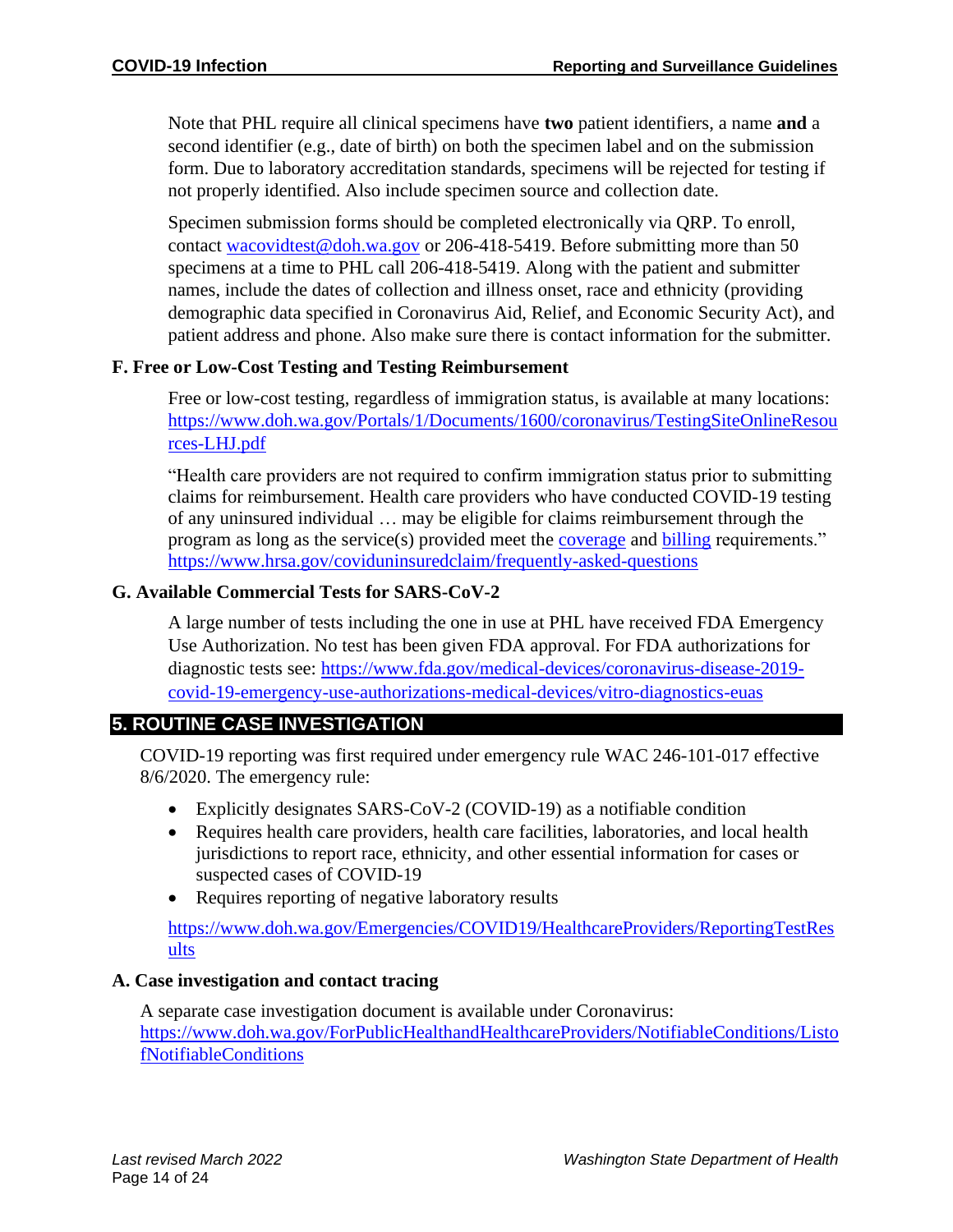#### **B. Outbreak investigations**

See separate outbreak investigation guides for a healthcare setting or non-healthcare workplace[:https://www.doh.wa.gov/ForPublicHealthandHealthcareProviders/NotifiableCond](https://www.doh.wa.gov/ForPublicHealthandHealthcareProviders/NotifiableConditions/ListofNotifiableConditions) [itions/ListofNotifiableConditions](https://www.doh.wa.gov/ForPublicHealthandHealthcareProviders/NotifiableConditions/ListofNotifiableConditions)

Note that a person who is part of one outbreak (e.g., large gathering) who then becomes the index case for a new outbreak (e.g., their workplace) should be entered into WDRS for both outbreaks.

Name an outbreak as: yyyy LHJ COVID-19 facility #. The name should not include identifiers (e.g., family name, teacher name). Use year of onset for the earliest case and add a number only for second and later outbreaks at the same facility (number consecutively, regardless of year of event). Analysis by Department of Health will prevent duplicate counting of cases.

- 1. Definitions for COVID-19 outbreaks in various settings
	- a. Long-term care facility, inpatient hospital setting, or outpatient healthcare setting: [https://www.doh.wa.gov/Portals/1/Documents/1600/coronavirus/InterimCOVID-](https://www.doh.wa.gov/Portals/1/Documents/1600/coronavirus/InterimCOVID-HCOutbreak.pdf)[HCOutbreak.pdf](https://www.doh.wa.gov/Portals/1/Documents/1600/coronavirus/InterimCOVID-HCOutbreak.pdf)
	- b. Non-healthcare congregate setting (such as farms, workplaces, places of worship, or restaurants, but not including schools, correctional facilities or community settings)
		- Two or more COVID-19 cases who tested positive by a [viral test,](https://www.cdc.gov/coronavirus/2019-ncov/symptoms-testing/testing.html) AND
		- At least two cases have symptom onsets (or positive test specimen collection dates if asymptomatic) within 14 days of each other, AND
		- Cases were epidemiologically linked in the congregate setting (e.g., casepatients share a work shift or building), AND
		- There is no plausible epidemiological linkage suggesting transmission is more likely to have occurred in another setting (e.g., household) outside of the congregate setting.
	- c. School

K-12 school cluster definition:

- Multiple cases comprising at least 10% of students, teachers, or staff, within a specified core group\*, OR
- At least three (3) cases within a specified core group\* meeting criteria for a school-associated COVID-19 case;

#### AND

- Cases have symptom onset<sup> $\ddagger$ </sup> or positive test result within 14 days of each other, AND
- Cases were not identified as close contacts of each other in another setting (i.e., household) outside of the school setting

K-12 school outbreak definition:

• Multiple cases comprising at least 10% of students, teachers, or staff, within a specified core group\*, OR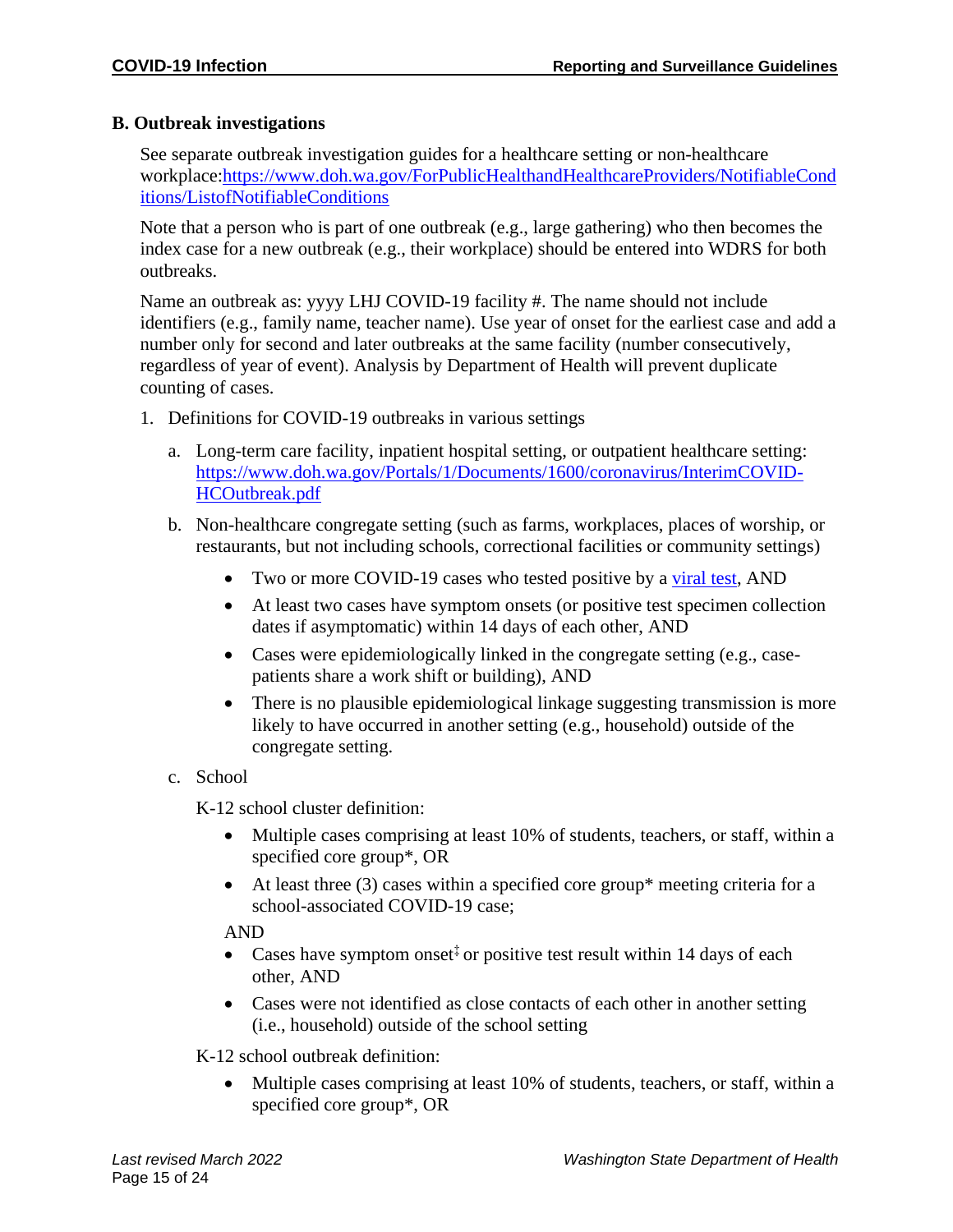• At least three  $(3)$  cases within a specified core group\* meeting criteria for a probable or confirmed school-associated COVID-19 case;

AND

- Cases have symptom onset<sup> $\dagger$ </sup> or positive test result within 14 days of each other, AND
- Cases were not identified as close contacts of each other in another setting (i.e., household) outside of the school setting, AND
- Cases were epidemiologically linked in the school setting or a schoolsanctioned extracurricular activity†

\*A "core group" includes but is not limited to extracurricular activity† , cohort group, classroom, before/after school care, etc.

†A school sanctioned extracurricular activity is defined as a voluntary activity sponsored by the school or local education agency (LEA) or an organization sanctioned by the LEA. Extracurricular activities include, but are not limited to, preparation for an involvement in public performance, contests, athletic competitions, demonstrations, displays, and club activities.

<sup>‡</sup>For onset, use symptom onset date whenever available. If symptom onset date is unknown or if case is asymptomatic, use specimen collection date for the first specimen that tested positive.

See: [https://www.doh.wa.gov/Portals/1/Documents/1600/coronavirus/820-105-](https://www.doh.wa.gov/Portals/1/Documents/1600/coronavirus/820-105-K12Schools2021-2022.pdf) [K12Schools2021-2022.pdf](https://www.doh.wa.gov/Portals/1/Documents/1600/coronavirus/820-105-K12Schools2021-2022.pdf) and [https://www.doh.wa.gov/Portals/1/Documents/1600/coronavirus/820-218-](https://www.doh.wa.gov/Portals/1/Documents/1600/coronavirus/820-218-K12SupplementalRecommendations.pdf) [K12SupplementalRecommendations.pdf](https://www.doh.wa.gov/Portals/1/Documents/1600/coronavirus/820-218-K12SupplementalRecommendations.pdf)

- d. Childcare
	- Two or more COVID-19 cases who tested positive by a [viral test,](https://www.cdc.gov/coronavirus/2019-ncov/symptoms-testing/testing.html) AND
	- At least two cases have symptom onsets (or positive test specimen collection dates if asymptomatic) within 14 days of each other, AND
	- Cases were epidemiologically linked in the childcare setting or a childcareassociated activity (e.g., field trip), AND
	- There is no plausible epidemiological linkage suggesting transmission is more likely to have occurred in another setting (e.g., household) outside of the childcare setting

See: [https://doh.wa.gov/sites/default/files/2022-02/DOH-OSPI-DYCF-](https://doh.wa.gov/sites/default/files/2022-02/DOH-OSPI-DYCF-SchoolsChildCareGuidance.pdf)[SchoolsChildCareGuidance.pdf](https://doh.wa.gov/sites/default/files/2022-02/DOH-OSPI-DYCF-SchoolsChildCareGuidance.pdf)

- e. Correctional facility (e.g., jail, prison, detention center):
	- Two or more COVID-19 cases who tested positive by a [viral test,](https://www.cdc.gov/coronavirus/2019-ncov/symptoms-testing/testing.html) AND
	- At least two cases have symptom onsets (or positive test specimen collection dates if asymptomatic) within 14 days of each other, AND
	- Cases were epidemiologically linked in the correctional facility (e.g., cases reside in the same living area or work together), AND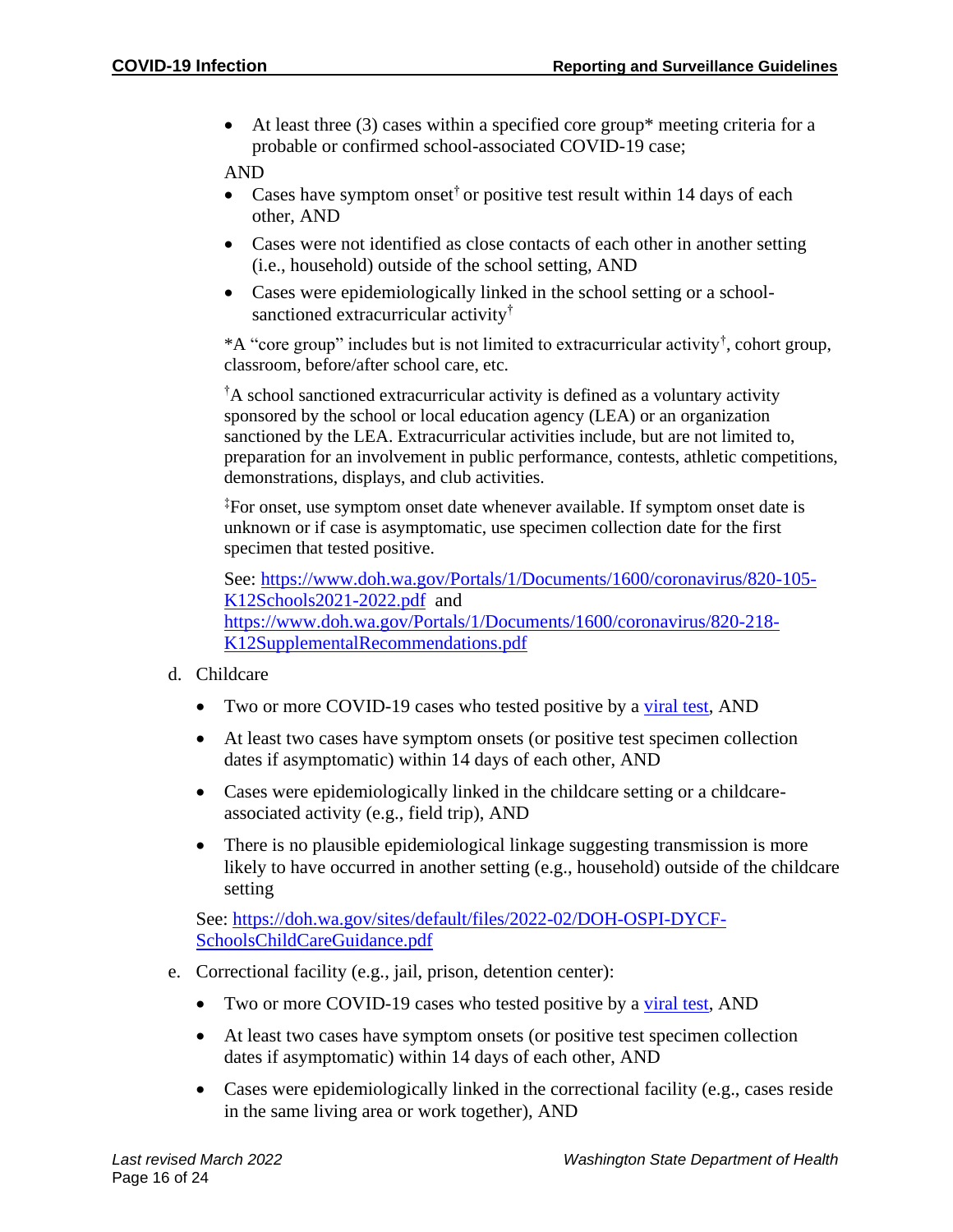• There is no plausible epidemiological linkage suggesting transmission is more likely to have occurred in another setting (e.g., staff share household) outside of the correctional facility

Incarcerated individual COVID-19 cases occurring in intake separation areas are not included in the definition above unless new COVID-19 transmission is thought to be occurring within the intake separation area or elsewhere in the facility.

- f. Community (includes college housing such as a dormitory or fraternity; large gathering such as a demonstration or rally [note that an event in a stadium or arena are included as a service-providing industry]; and private event such as a wedding or family reunion):
	- Five or more COVID-19 cases who tested positive by a [viral test,](https://www.cdc.gov/coronavirus/2019-ncov/symptoms-testing/testing.html) AND
	- Cases were epidemiologically linked at a community setting (e.g., common event or venue), AND
	- There is no plausible epidemiological linkage suggesting transmission is more likely to have occurred in another setting (e.g., household, workplace) outside of the community setting, AND
	- Cases had interactions with each other for a period shorter than 2 days
- 2. Investigation guidance

On the COVID-19 outbreak form only the yellow highlighted fields are essential for entry. The second page is optional to assess whether a site has control measures in place: [https://www.doh.wa.gov/Portals/1/Documents/5100/420-033-ReportForm-COVID19-](https://www.doh.wa.gov/Portals/1/Documents/5100/420-033-ReportForm-COVID19-Outbreak.pdf) [Outbreak.pdf.](https://www.doh.wa.gov/Portals/1/Documents/5100/420-033-ReportForm-COVID19-Outbreak.pdf) Specific outbreak investigation guidance is also available: [https://www.doh.wa.gov/ForPublicHealthandHealthcareProviders/NotifiableConditions/L](https://www.doh.wa.gov/ForPublicHealthandHealthcareProviders/NotifiableConditions/ListofNotifiableConditions) [istofNotifiableConditions](https://www.doh.wa.gov/ForPublicHealthandHealthcareProviders/NotifiableConditions/ListofNotifiableConditions)

3. Reporting investigations

Outbreaks in workplaces or other congregate settings should be reported to DOH. Any of the following means is sufficient to report an outbreak to DOH:

- Create an outbreak event in WDRS and link all outbreak-associated cases. To get needed Outbreak Manager permission contact [covid19wdrsdevs@doh.wa.gov.](mailto:covid19wdrsdevs@doh.wa.gov) Do not link household contacts of outbreak-associated cases or others not actually present at the outbreak setting. A [training video](https://lnks.gd/l/eyJhbGciOiJIUzI1NiJ9.eyJidWxsZXRpbl9saW5rX2lkIjoxMDAsInVyaSI6ImJwMjpjbGljayIsImJ1bGxldGluX2lkIjoiMjAyMDA3MjIuMjQ3Mjc2NzEiLCJ1cmwiOiJodHRwczovL3JlZ2lzdGVyLmdvdG93ZWJpbmFyLmNvbS9yZWNvcmRpbmcvNDg1MDg1NDM5NDg0OTUzNzU1MiJ9.lb9LjF54hRUcexlc3RQEsJ6skJZWA6BG_SHmNbceHpo/s/679457365/br/81358389291-l) (start at minute 9:40) has step-bystep information, slides, and a template for a roster upload OR
- Email a complete [short or full outbreak reporting form](https://www.doh.wa.gov/ForPublicHealthandHealthcareProviders/NotifiableConditions/ListofNotifiableConditions) to [doh-ncov](mailto:doh-ncov-epi@doh.wa.gov)[epi@doh.wa.gov](mailto:doh-ncov-epi@doh.wa.gov) or fax to Communicable Disease Epi 206-364-1060 OR
- Roster upload: complete a line list [Excel file request example or see training video in item (a)] and send to  $d_{\rm ob-ncov\text{-}epi}\textcircled{a}$  doh.wa.gov for roster upload and WDRS outbreak event ID creation OR
- Report the outbreak by phone to the DOH duty epidemiologist at 206-418-5500.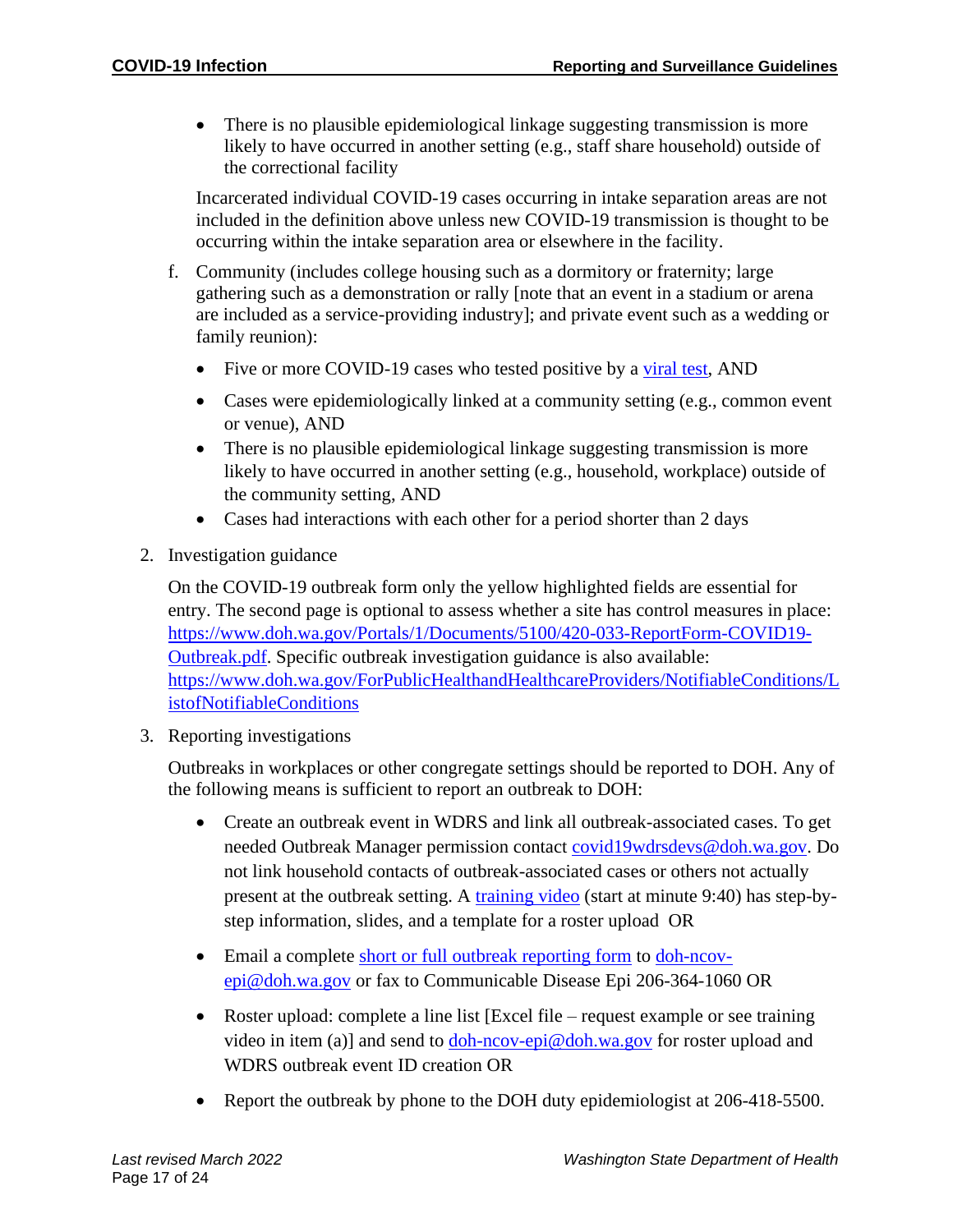To create an outbreak event in WDRS, a user with "outbreak manager permissions" can click the  $\leq$  icon. Email [covid19wdrsdevs@doh.wa.gov](mailto:covid19wdrsdevs@doh.wa.gov) for help getting this permission.

Name an outbreak cluster using following format (replace italicized items as appropriate, e.g., 2020 MyCounty COVID-19 BigRestaurant) based on the year of first case onset:

2020 *county* COVID-19 *facility\_name facility\_unique\_id<sup>1</sup> cluster\_number<sup>2</sup>*

 $<sup>1</sup>$  facility unique id is only needed for facilities with multiple locations: add city,</sup> street name, or facility number as appropriate

<sup>2</sup> number of cluster: only needed if the same facility has repeated clusters in the same year, otherwise name with the new year (2021 *county* COVID-19 *facility*)

Complete the "COVID-19 Outbreak" question package. Do **not** use the "Outbreak/Exposure Information" question package. Critical fields in the COVID-19 Outbreak question package include: Investigation status, accountable county, site name and address, facility type and subtype, and date of first case symptom onset.

Provide information about outbreak cases by linking case events to the outbreak event in WDRS. This can replace completing the case count fields in the "COVID-19 Outbreak" summary question package. Cases arising from secondary transmissions of cases associated with the cluster should not be linked.

To link an existing WDRS case (person) event to the outbreak event (detailed instructions available on the [WDRS User Group SharePoint\)](https://doh.sp.wa.gov/sites/EXT/wdrsuser/Documents/Linking%20cases%20in%20WDRS%20step%20by%20step_07082020.pdf):

- a) Open the outbreak event
- b) Click on **(View)** for 'linked event(s)/contact(s)'
- c) Change operation to 'Link to Existing Event'
- d) Click on button to Select Event
- e) Navigate to the WDRS case (person) by entering name, birthdate or WDRS number and click to select the person
- f) Change Link Type to "Cluster"
- g) Go to bottom of page and click 'Save'
- h) Repeat steps a-f for each WDRS case (person) being linked to the outbreak event

There is an automated roster linking process to link multiple cases to an outbreak event:

• Create a simple 3-column table in a .csv file for one or more outbreaks. Case Event IDs can share an Outbreak Event ID. LinkType should always be "Cluster".

| Case.CaseID | LinkTo                                      | LinkType |
|-------------|---------------------------------------------|----------|
|             | [CASE EVENT ID] [OUTBREAK EVENT ID] Cluster |          |

• Send the completed table to [COVID19WDRSDevs@doh.wa.gov.](mailto:COVID19WDRSDevs@doh.wa.gov)

LHJs can contact [coviddata.imt@doh.wa.gov](mailto:coviddata.imt@doh.wa.gov) for notification of cross-border situations and the LHJ data liaison can help notify other counties about outbreaks and cases from the other counties being linked to an outbreak.

Additional resources for outbreak investigations are below: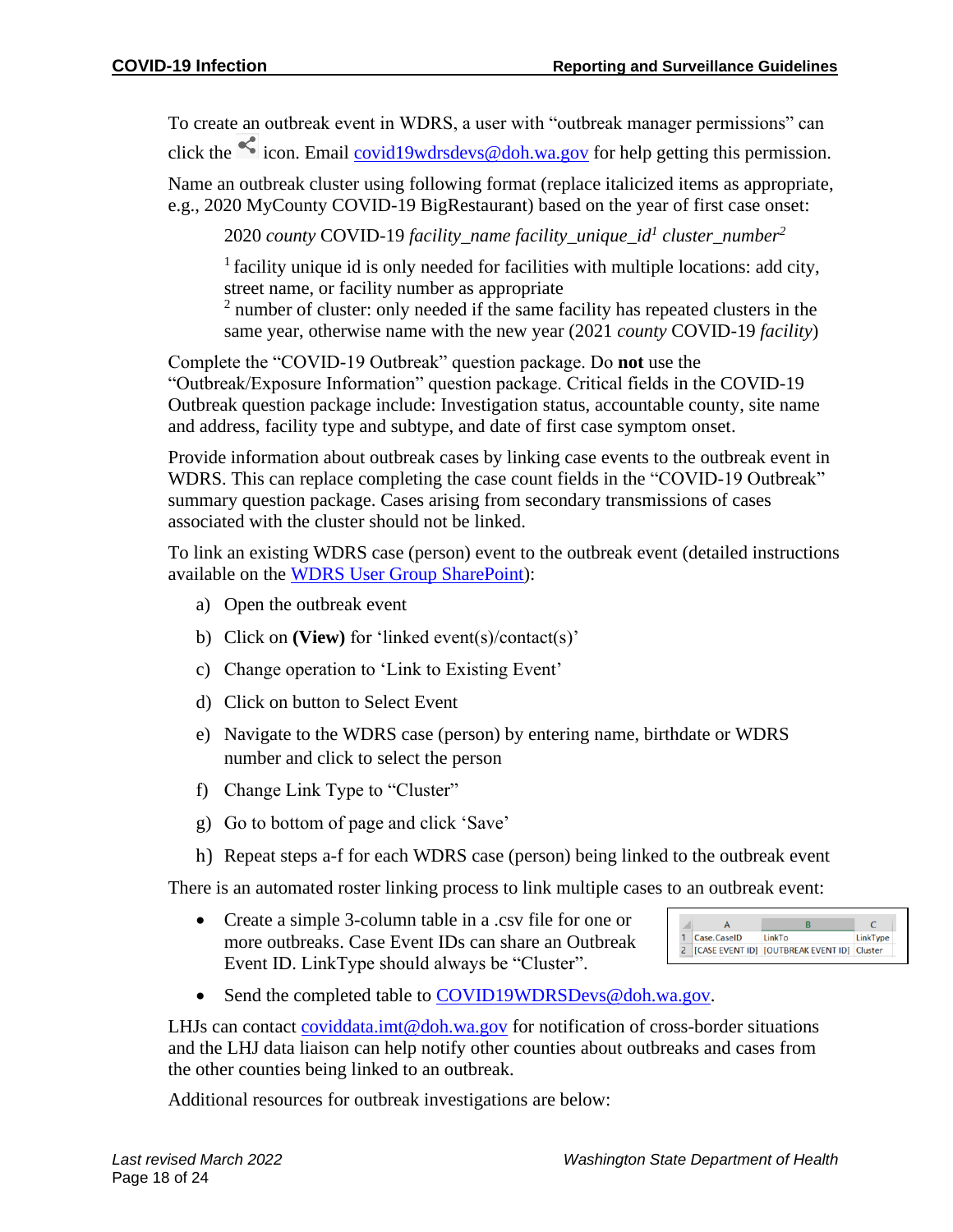- An employer must not reveal confidential employee health information [CFR (Code of Federal Regulations) § 1630.14 Medical examinations and inquiries specifically permitted.] [https://www.eeoc.gov/wysk/what-you-should-know](https://www.eeoc.gov/wysk/what-you-should-know-about-covid-19-and-ada-rehabilitation-act-and-other-eeo-laws)[about-covid-19-and-ada-rehabilitation-act-and-other-eeo-laws](https://www.eeoc.gov/wysk/what-you-should-know-about-covid-19-and-ada-rehabilitation-act-and-other-eeo-laws)
- Resources to code facility type and subtype: <https://www.census.gov/naics/> and <https://www.bls.gov/sae/additional-resources/naics-supersectors-for-ces-program.htm>
- Notify Washington Department of Labor and Industries f there is a non-compliant workplace (Venetia Runnion, [runv235@LNI.WA.GOV\)](mailto:runv235@LNI.WA.GOV) or if employees are in imminent danger [\(runv235@LNI.WA.GOV](mailto:runv235@LNI.WA.GOV) and [Covid19@lni.ea.gov\)](mailto:Covid19@lni.ea.gov).
- For testing strategies in congregate living settings see: <https://www.cdc.gov/coronavirus/2019-ncov/hcp/broad-based-testing.html>

# **6. INFECTION PREVENTION**

#### **A. Healthcare Settings**

For the most current information see a list of CDC recommendations related to COVID-19 and healthcare settings, including general infection control, personal protective equipment, and specialty settings (dialysis, long-term care):

[https://www.doh.wa.gov/Portals/1/Documents/1600/coronavirus/COVID-19-](https://www.doh.wa.gov/Portals/1/Documents/1600/coronavirus/COVID-19-InfectionPreventionCDCGuidanceCatalog.pdf) [InfectionPreventionCDCGuidanceCatalog.pdf](https://www.doh.wa.gov/Portals/1/Documents/1600/coronavirus/COVID-19-InfectionPreventionCDCGuidanceCatalog.pdf)

For infection control guidance for healthcare professionals see: <https://www.cdc.gov/coronavirus/2019-nCoV/hcp/infection-control.html> and <https://www.cdc.gov/coronavirus/2019-ncov/hcp/infection-control-recommendations.html>

#### **B. Community-wide Measures**

Governor orders and recommendations as well as local health jurisdiction or municipality regulations may apply in a given area. These may change at the end of June 2021.

For Washington's Roadmap to Recovery Metrics and phased approach to reopening see: https://coronavirus.wa .gov/what-you-need-know/roadmap-recovery-metrics

For the DOH data dashboard see:

<https://www.doh.wa.gov/Emergencies/NovelCoronavirusOutbreak2020COVID19/DataDashboard>

General measures are recommended to reduce workplace and community transmission. See: <https://www.cdc.gov/coronavirus/2019-ncov/php/open-america/key-resources.html>and [https://www.cdc.gov/coronavirus/2019-ncov/downloads/php/open-america/community](https://www.cdc.gov/coronavirus/2019-ncov/downloads/php/open-america/community-mitigation-quicklinks.pdf)[mitigation-quicklinks.pdf](https://www.cdc.gov/coronavirus/2019-ncov/downloads/php/open-america/community-mitigation-quicklinks.pdf)

For cleaning recommendations see: [https://www.cdc.gov/coronavirus/2019-ncov/prevent](https://www.cdc.gov/coronavirus/2019-ncov/prevent-getting-sick/disinfecting-your-home.html)[getting-sick/disinfecting-your-home.html](https://www.cdc.gov/coronavirus/2019-ncov/prevent-getting-sick/disinfecting-your-home.html)

For COVID-19 issues related to pets see: [https://www.cdc.gov/coronavirus/2019](https://www.cdc.gov/coronavirus/2019-ncov/downloads/covid-19-pets-prevention.pdf) [ncov/downloads/covid-19-pets-prevention.pdf](https://www.cdc.gov/coronavirus/2019-ncov/downloads/covid-19-pets-prevention.pdf)

#### **1. Workplace measures**

Department of Labor & Industries provides requirements and guidance for preventing COVID-19 in work settings: [https://www.lni.wa.gov/forms-publications/F414-164-](https://www.lni.wa.gov/forms-publications/F414-164-000.pdf)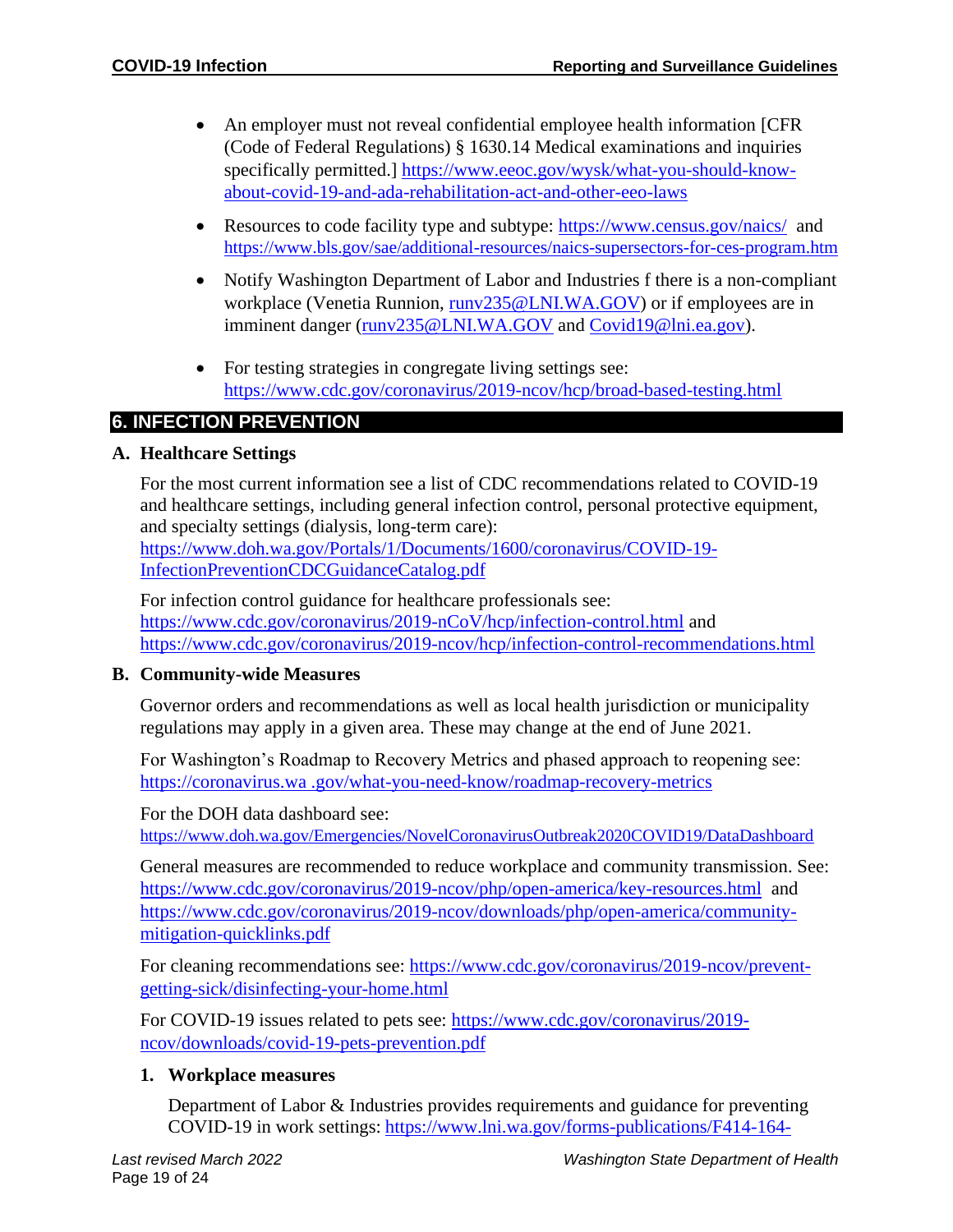[000.pdf.](https://www.lni.wa.gov/forms-publications/F414-164-000.pdf) For OSHA guidance see: [https://www.osha.gov/Publications/OSHA3990.pdf.](https://www.osha.gov/Publications/OSHA3990.pdf) For workplace information see: [https://www.cdc.gov/coronavirus/2019](https://www.cdc.gov/coronavirus/2019-ncov/community/workplaces-businesses/index.html) [ncov/community/workplaces-businesses/index.html.](https://www.cdc.gov/coronavirus/2019-ncov/community/workplaces-businesses/index.html)

#### **2. Individual actions**

Mask requirements may differ by vaccination status as well as by state or county, and may change with different levels of disease or of viral variants. For Washington State's masking recommendations and current mandates see:

[https://www.doh.wa.gov/Emergencies/COVID19/ClothFaceCoveringsandMasks#heading](https://www.doh.wa.gov/Emergencies/COVID19/ClothFaceCoveringsandMasks#heading85721) [85721](https://www.doh.wa.gov/Emergencies/COVID19/ClothFaceCoveringsandMasks#heading85721) and also check for local recommendations in a county or city.

Depending on state and local requirements and diseases levels [\(https://www.cdc.gov/coronavirus/2019-ncov/your-health/covid-by-county.html\)](https://www.cdc.gov/coronavirus/2019-ncov/your-health/covid-by-county.html), masks may be required indoors for all persons, regardless of vaccination status, in some settings, such as public transportation and transportation hub, health care or dental setting, correctional facility, homeless shelter, childcare or school.

Masks are not required for children younger than 2 years; children ages 2-4 years unable to wear masks; and persons with any medical, developmental, cognitive, or incapacitating condition that prevent wearing a mask safely. For a list of exemptions see: [https://www.doh.wa.gov/Portals/1/Documents/1600/coronavirus/Secretary\\_of\\_Health\\_Or](https://www.doh.wa.gov/Portals/1/Documents/1600/coronavirus/Secretary_of_Health_Order_20-03_Statewide_Face_Coverings.pdf) [der\\_20-03\\_Statewide\\_Face\\_Coverings.pdf.](https://www.doh.wa.gov/Portals/1/Documents/1600/coronavirus/Secretary_of_Health_Order_20-03_Statewide_Face_Coverings.pdf) Department of Labor and Industries may have additional requirements (see Workplace measures above).

Unvaccinated persons including younger children and any person taking added precautions are encouraged to use masks in any crowded common setting including outdoors unless all others attending are known to be fully vaccinated.

N95 or KN95 masks offer the most protection. Masks should not have a vent or exhaust port. Gaiters or bandanas should be tightly woven and double layered. Mask effectiveness can be increased by double masking (using a cloth mask over a disposable mask), the use of a mask brace, or knotting and tucking the ear loops of a disposable mask; KN95 or N95 masks should not be combined with other masks. Face shields alone do not substitute for face masks.

In general, maintain social distancing, and use telework or other options if available. Practice respiratory etiquette and frequent hand hygiene, particularly when in public areas. People should **not** attend a gathering if they are in isolation with COVID-19; in quarantine as a close contact of a COVID-19 case; experiencing symptoms of COVID-19; awaiting COVID-19 test results; or at risk of severe illness from COVID-19.

For background see:

[https://www.cdc.gov/coronavirus/2019-ncov/daily-life-coping/participate-in](https://www.cdc.gov/coronavirus/2019-ncov/daily-life-coping/participate-in-activities.html)[activities.html](https://www.cdc.gov/coronavirus/2019-ncov/daily-life-coping/participate-in-activities.html) <https://www.cdc.gov/mmwr/volumes/70/wr/mm7007e1.htm> [https://www.cdc.gov/coronavirus/2019-ncov/science/science-briefs/masking-science](https://www.cdc.gov/coronavirus/2019-ncov/science/science-briefs/masking-science-sars-cov2.html)[sars-cov2.html](https://www.cdc.gov/coronavirus/2019-ncov/science/science-briefs/masking-science-sars-cov2.html)

For recommendations about mask use after vaccination see: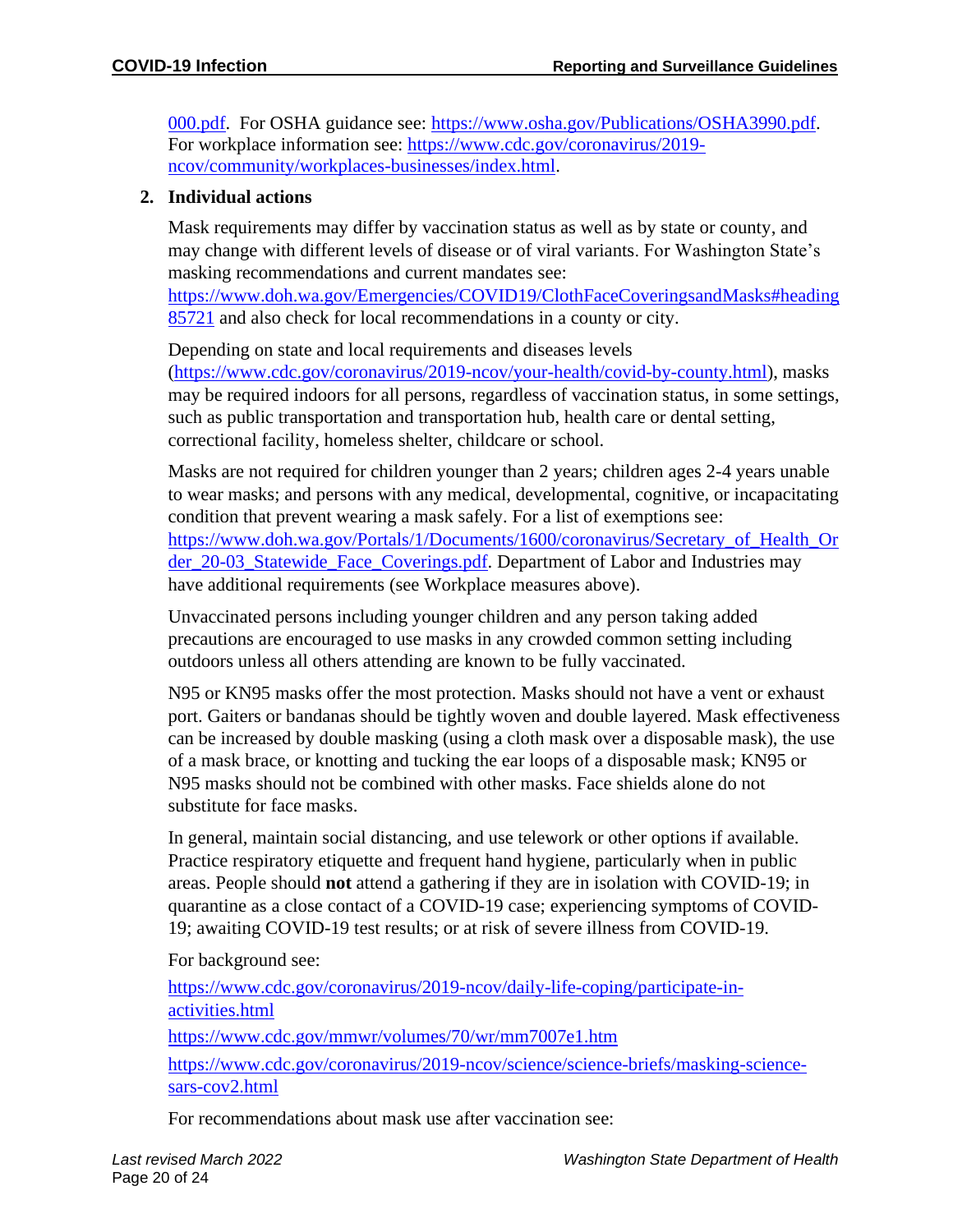<https://www.cdc.gov/coronavirus/2019-ncov/vaccines/fully-vaccinated-guidance.html> <https://www.cdc.gov/coronavirus/2019-ncov/vaccines/fully-vaccinated.html>

For recommendations about choice and handling of masks see:

<https://www.cdc.gov/coronavirus/2019-ncov/your-health/effective-masks.html>

[https://www.cdc.gov/coronavirus/2019-ncov/prevent-getting-sick/about-face](https://www.cdc.gov/coronavirus/2019-ncov/prevent-getting-sick/about-face-coverings.html)[coverings.html](https://www.cdc.gov/coronavirus/2019-ncov/prevent-getting-sick/about-face-coverings.html)

[https://www.cdc.gov/coronavirus/2019-ncov/prevent-getting-sick/how-to-wear-cloth](https://www.cdc.gov/coronavirus/2019-ncov/prevent-getting-sick/how-to-wear-cloth-face-coverings.html)[face-coverings.html](https://www.cdc.gov/coronavirus/2019-ncov/prevent-getting-sick/how-to-wear-cloth-face-coverings.html)

<https://www.cdc.gov/coronavirus/2019-ncov/prevent-getting-sick/types-of-masks.html>

For local health jurisdictions to order PPE see: [https://www.doh.wa.gov/AboutUs/ProgramsandServices/EmergencyPreparednessandRes](https://www.doh.wa.gov/AboutUs/ProgramsandServices/EmergencyPreparednessandResponse/PPEBackstop) [ponse/PPEBackstop](https://www.doh.wa.gov/AboutUs/ProgramsandServices/EmergencyPreparednessandResponse/PPEBackstop)

Stay home if fever, cough or other [symptoms](https://www.cdc.gov/coronavirus/2019-ncov/symptoms-testing/symptoms.html) of COVID-19 develop. Keep apart from others (if possible, use separate sleeping and bathroom areas). Do not share dishes, towels, or bedding. Before visiting a healthcare setting, tell them of any fever or respiratory symptoms.

Persons with consistent symptoms, in isolation after a positive test, or in quarantine due to exposure to COVID-19 should not travel outside the home except to seek medical care and should wear a mask in public.

For home cleaning see: [https://www.cdc.gov/coronavirus/2019-ncov/prevent-getting](https://www.cdc.gov/coronavirus/2019-ncov/prevent-getting-sick/disinfecting-your-home.html)[sick/disinfecting-your-home.html](https://www.cdc.gov/coronavirus/2019-ncov/prevent-getting-sick/disinfecting-your-home.html)

#### **C. Travel Measures**

Staying home is the best way to avoid COVID-19 exposure. Delay travel until up to date with COVID-19 vaccination. Precautions such as mask use, social distancing, and hand hygiene are recommended for any trip away from home. Mask are recommended for persons at risk for severe infection who are in indoor areas of public transportation within the country including airplanes, ships, ferries, trains, subways, taxis, or ride-share: <https://www.cdc.gov/coronavirus/2019-ncov/travelers/face-masks-public-transportation.html>

If experiencing symptoms consistent with COVID-19, testing positive for COVID-19, or quarantining due to exposure to COVID-19, follow CDC recommendations for travel: [https://www.cdc.gov/coronavirus/2019-ncov/travelers/travel-during-covid19.html.](https://www.cdc.gov/coronavirus/2019-ncov/travelers/travel-during-covid19.html)

Those planning travel should check for all travel requirements and recommendations: <https://www.cdc.gov/coronavirus/2019-ncov/travelers/travel-during-covid19.html> <https://www.cdc.gov/coronavirus/2019-ncov/travelers/international-travel/index.html> <https://www.cdc.gov/coronavirus/2019-ncov/travelers/testing-international-air-travelers.html> <https://www.cdc.gov/coronavirus/2019-ncov/vaccines/fully-vaccinated.html>

Those planning travel should be fully vaccinated. As needed, bring sufficient masks and supplies for travel. Testing may be required to enter other countries. For travel within the United States, fully vaccinated travelers do not need testing before travel or after travel and do not need to self-quarantine after travel.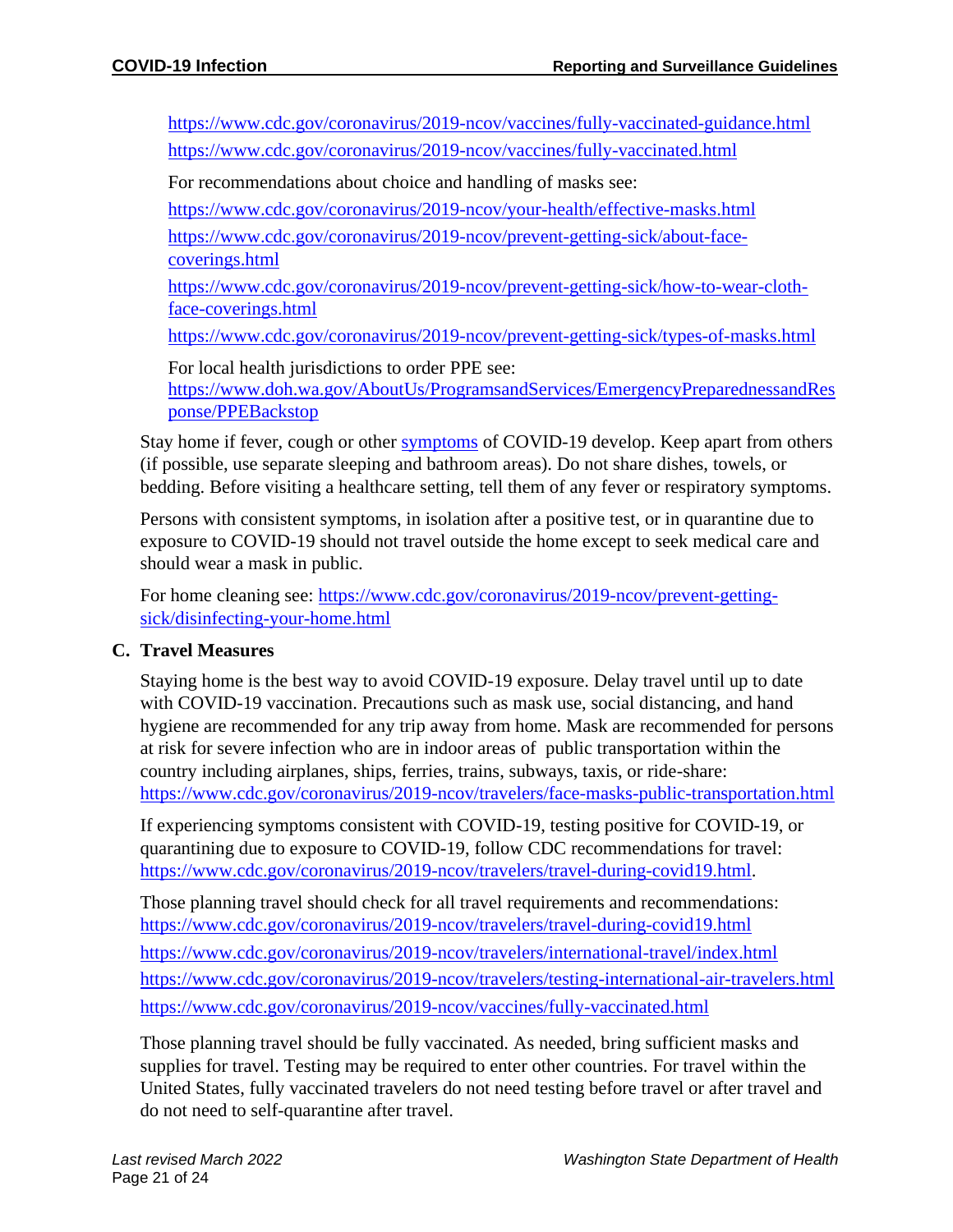Travelers with positive results who indicate they intend to travel or who refuse to provide proof of cancellation may be placed on a do-not-board/lookout list. DGMQ can request that the airline waive cancellation and rebooking fees for such travelers. The list blocks boarding on any flight within or through the United States [\(https://www.cdc.gov/quarantine/travel](https://www.cdc.gov/quarantine/travel-restrictions.html)[restrictions.html\)](https://www.cdc.gov/quarantine/travel-restrictions.html). TSA and US Customs and Border Protection administer the list to intercept the person at any US land or maritime crossing who meets these criteria:

Known or believed to be infectious with, or at risk for, a serious contagious disease that poses a public health threat to others during travel; **and** any one of the following applies:

- **Not** aware of diagnosis or **not** following public health recommendations, **OR**
- Likely to travel on a commercial flight involving the United States or travel internationally by any means; **OR**
- Need to issue travel restriction to respond to a public health outbreak or to help enforce a public health order.

# **ADDITIONAL RESOURCES**

#### **Public Health Guidance for Healthcare Providers:**

[https://www.doh.wa.gov/Emergencies/NovelCoronavirusOutbreak2020COVID19/Healthcare](https://www.doh.wa.gov/Emergencies/NovelCoronavirusOutbreak2020COVID19/HealthcareProviders) [Providers](https://www.doh.wa.gov/Emergencies/NovelCoronavirusOutbreak2020COVID19/HealthcareProviders) and<https://www.cdc.gov/coronavirus/2019-nCoV/hcp/index.html>

#### **Public Health Guidance for Businesses and Other Sites**

Recommendations (general, businesses and workers, school, childcare, and farm and agricultural workers):

[https://www.doh.wa.gov/Emergencies/NovelCoronavirusOutbreak2020COVID19/Resources](https://www.doh.wa.gov/Emergencies/NovelCoronavirusOutbreak2020COVID19/ResourcesandRecommendations) [andRecommendations](https://www.doh.wa.gov/Emergencies/NovelCoronavirusOutbreak2020COVID19/ResourcesandRecommendations)

Centers for Disease Control and Prevention (CDC) guidance materials for multiple settings including workplaces, schools, child care, colleges, and gatherings and community events: <https://www.cdc.gov/coronavirus/2019-ncov/community/index.html>

For overall Labor & Industry recommendations see: [https://www.lni.wa.gov/safety](https://www.lni.wa.gov/safety-health/safety-topics/topics/coronavirus)[health/safety-topics/topics/coronavirus](https://www.lni.wa.gov/safety-health/safety-topics/topics/coronavirus)

Confidential L&I consultations: [https://www.lni.wa.gov/safety-health/preventing-injuries](https://www.lni.wa.gov/safety-health/preventing-injuries-illnesses/request-consultation/)[illnesses/request-consultation/](https://www.lni.wa.gov/safety-health/preventing-injuries-illnesses/request-consultation/)

#### **Guidance for Public Queries**

Some of the documents below are available in multiple languages:

<https://www.doh.wa.gov/Portals/1/Documents/1600/coronavirus/COVIDcasepositive.pdf>

<https://www.doh.wa.gov/Portals/1/Documents/1600/coronavirus/COVIDexposed.pdf>

<https://www.doh.wa.gov/Emergencies/NovelCoronavirusOutbreak2020/HealthEducation>

[https://www.doh.wa.gov/Emergencies/NovelCoronavirusOutbreak2020COVID19/Frequently](https://www.doh.wa.gov/Emergencies/NovelCoronavirusOutbreak2020COVID19/FrequentlyAskedQuestions) **[AskedQuestions](https://www.doh.wa.gov/Emergencies/NovelCoronavirusOutbreak2020COVID19/FrequentlyAskedQuestions)** 

**Health disparities:** [COVID-19 Racial and Ethnic Disparities \(cdc.gov\)](https://www.cdc.gov/coronavirus/2019-ncov/community/health-equity/racial-ethnic-disparities/index.html?ACSTrackingID=USCDC_2067-DM45255&ACSTrackingLabel=Winter%20Holidays%20%7C%20COVID-19&deliveryName=USCDC_2067-DM45255)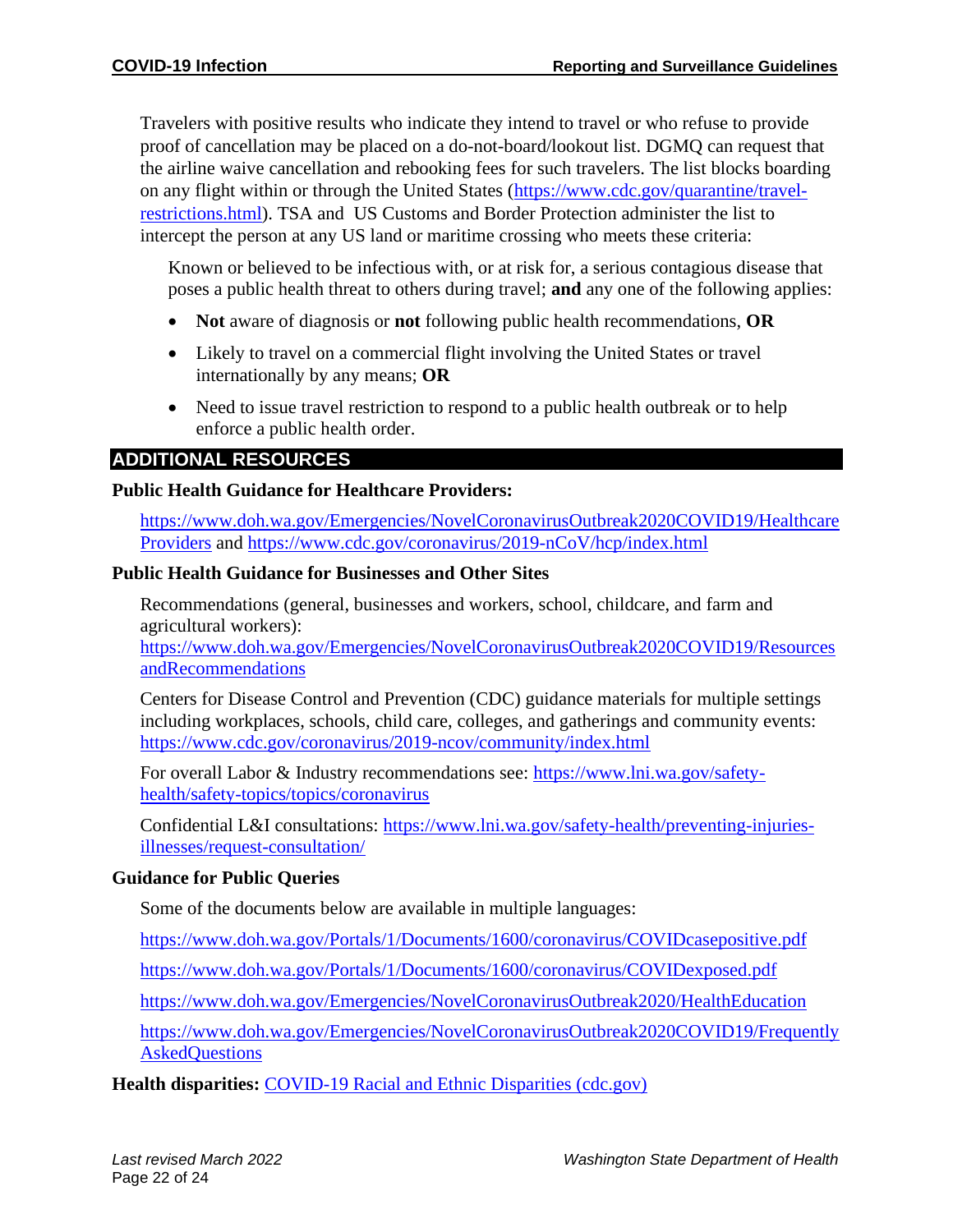# **ACKNOWLEDGEMENTS**

This document was created from information from the Centers for Disease Control and Prevention:<https://www.cdc.gov/coronavirus/2019-nCoV/index.html>

# **UPDATES**

**May 2020:** document created

**June 5, 2020:** Appendix 2 added

**June 16, 2020:** LTC outbreak definition expanded to include single case among resident or staff

- **July 26, 2020**: added symptoms and complications; added comments of use of cloth masks in the definition of a close contact and in Appendices; self-collection of nasal swabs allowed without medical provider observation; added information for sources of free or low cost testing; added information about homelessness; changed return to work criteria; updated discontinuation of transmission-based precautions in healthcare settings; limited contact tracing for Probable cases to household members; ending isolation and quarantine added to Appendix 1 Section D; expanded Appendix 2
- **August 13, 2020**: case definition (Section 3) includes new olfactory disorder or new taste disorder as a consistent symptom, case definition includes presumptive laboratory evidence as antigen test in respiratory specimen, case definition includes antibody test or detection of antigen by immunocytochemistry in autopsy specimen as supportive laboratory evidence, presumptive laboratory evidence (positive antigen) alone is sufficient for a Probable classification, case definition epi linkage no longer includes travel or residence to an area with sustained ongoing transmission; added specific approach for a suspected false positive result (Section 4A); added details about reinfection (Section 4A); includes new reporting requirements in WAC 246-101-017 (Section 5); updated ending transmission-based precautions (Section 6B); updated recommendations for ending isolation (Appendix 1 Section D)
- **August 25, 2020**: case definition (Section 3) includes new olfactory disorder or new taste disorder as a consistent symptom, case definition includes presumptive laboratory evidence as antigen test in respiratory specimen, case definition includes antibody test or detection of antigen by immunocytochemistry in autopsy specimen as supportive laboratory evidence, presumptive laboratory evidence (positive antigen) alone is sufficient for a Probable classification, case definition epi linkage no longer includes travel or residence to an area with sustained ongoing transmission; expanded case investigation for a Probable case with an antigen positive test results to be the same as for a Confirmed case; CDC dropped the recommendation that returning international travelers have a 14 day quarantine period.
- **October 9, 2020**: specified that laboratories should report negative results; LHJ outbreak reporting options added (Section 1C4); Section 2 updated information on potential airborne transmission and on recurrent infection; updated information on animal infections; Section 4B interpretation of laboratory tests includes potential false positive and false negative results, investigating a case of potential reinfection, and optimal timing for specimen collection; Infection Prevention from Section 5 was separated into a new document; outbreak definitions were summarized in Section 5B; Section 6 specified that incoming international travelers do not need public health monitoring; Appendices on case investigation and on long-term care or workplace cluster investigation were separated into new documents.
- **November 3, 2020**: Section 2 specifies contagious period; close contact specified as *cumulative* 15 minutes of contact *over 24 hours*; Section 4C update for investigation of a reinfection; section 5B school outbreak definition change to include the definition of a close contact
- **December 11, 2020:** Section 2I includes contact information for acquiring non-vaccine therapeutics; Section 4B adds link to CDC algorithm for PCR follow-up testing of antigen results; Section 4C3 added to include CDC recommendations for confirmatory testing; Section 4C4 about delays between symptoms and testing was shortened and clarified; Section 4C7 summarizes investigation of suspected reinfection; Section 6B has updated community-wide and prevention measures in Washington – Section 6B2 states face shields are not masks, cloth masks are not medical grade protection, and the risk of a gathering should be evaluated; Section 6C updates travel measures with CDC recommendation for international travelers to test before and after travel and to self-quarantine, and for domestic travelers to consider testing